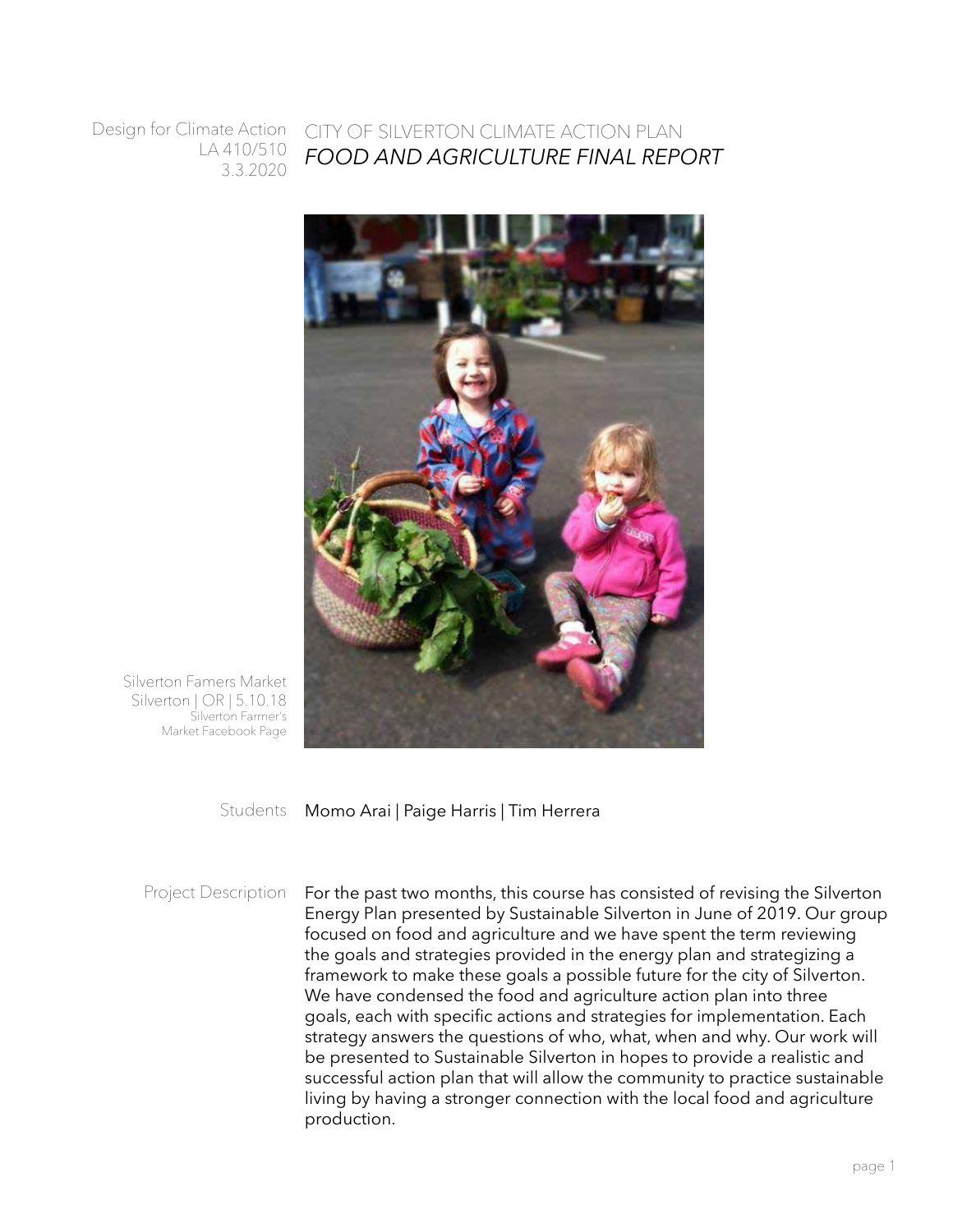## **CONTENTS**

- pages 3-6 Research and Background Information
	- page 7 Vision Statement
	- page 7 Stated Goals
- pages 8-11 First Goal Actions and Strategies
- pages 12-13 Second Goal Actions and Strategies
- pages 14-17 Third Goal Actions and Strategies
- page 18-20 Implementation & Monitoring
	- page 21 Comprehensive Plan Suggestions
- page 22-23 Resources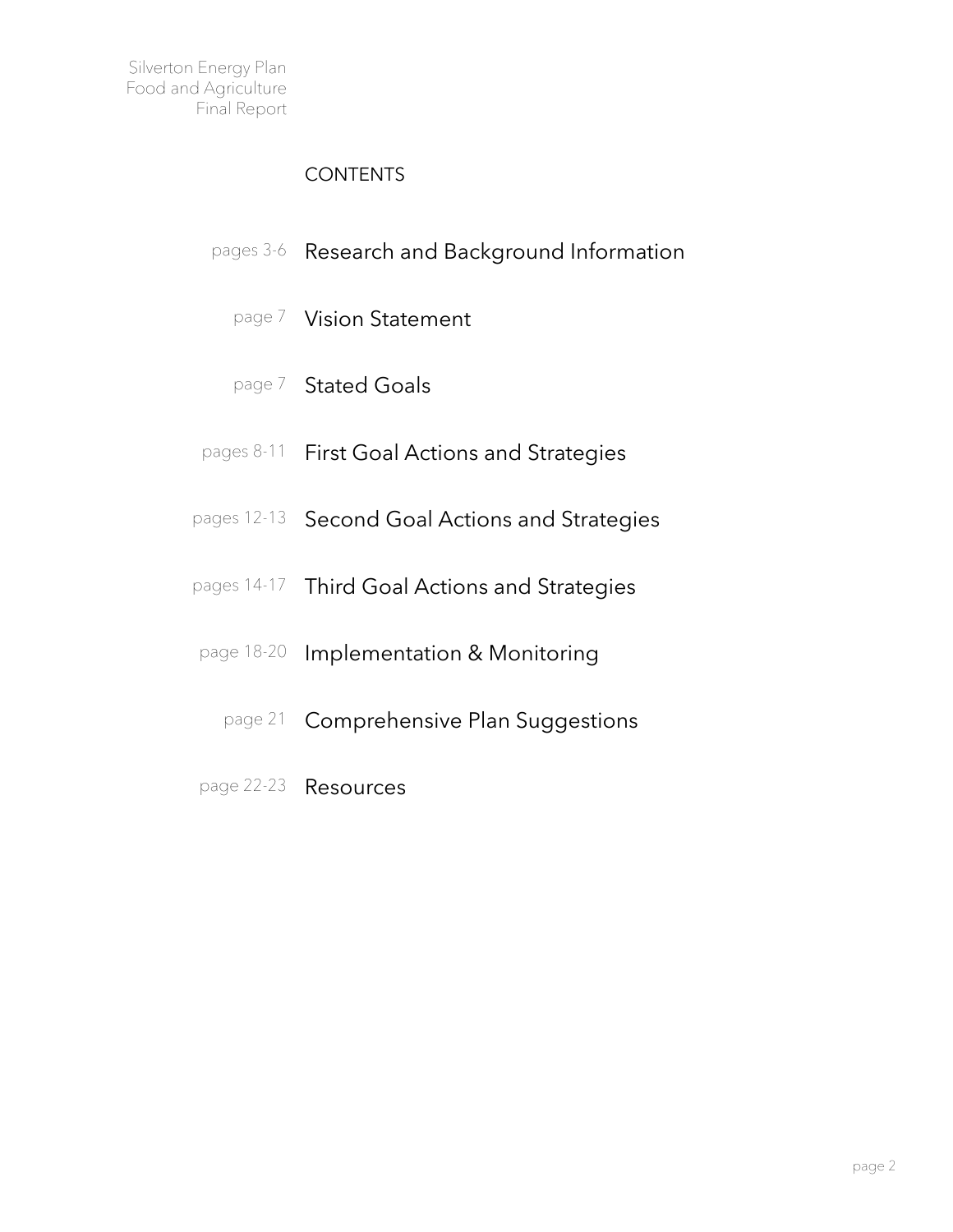**Background** and Research

Food and Agriculture includes everything related to our food production, delivery and distribution. It can also relate to local food distribution networks that support low income people or people with restricted mobility, and that divert food from the waste stream. Changing physical conditions due to climate change will continue to intensify which will require a shift in food consumption and modifying agricultural practices to adapt to weather, pests, weeds, and water availability. As a result, local food production may change due to changing availability or cost of food transported into the community from elsewhere. The city of Portland is addressing these issues by implementing a 5-year priority to promoting the consumption of local-low carbon food and supporting community-based food systems (CAP 2015:25). Benefits of consuming food that is grown closer to home includes producing fewer transportation emissions, saving energy that is used for storage and refrigeration, and supporting local farmers/food processors. The distance food travels from production to consumer makes up about 5% percent of the foods carbon emissions. How the food is grown makes up roughly 68%. Food production emissions consist of carbon dioxide (CO2), nitrous oxide (NO2), and methane (CH4). (Poore & Nemecek 2018). It is crucial to highlight that what food is produced and how it is produced makes a much greater impact on GHG emissions than the transportation of importing food into the community, but both should still be addressed since an effective climate plan will take advantage of all possible mitigation strategies.

Global Greenhouse Gas Emissions from Food Productions



Data source: Joseph Poore & Thomas Nemecel: (2018). Reducing food's environmental impacts<br>OurWorldInData.org - Research and data to make progress against the world's largest problem gh producers and consomers. Published in Science.<br>Licensed under CC-BY by the author Hannah Ritchie.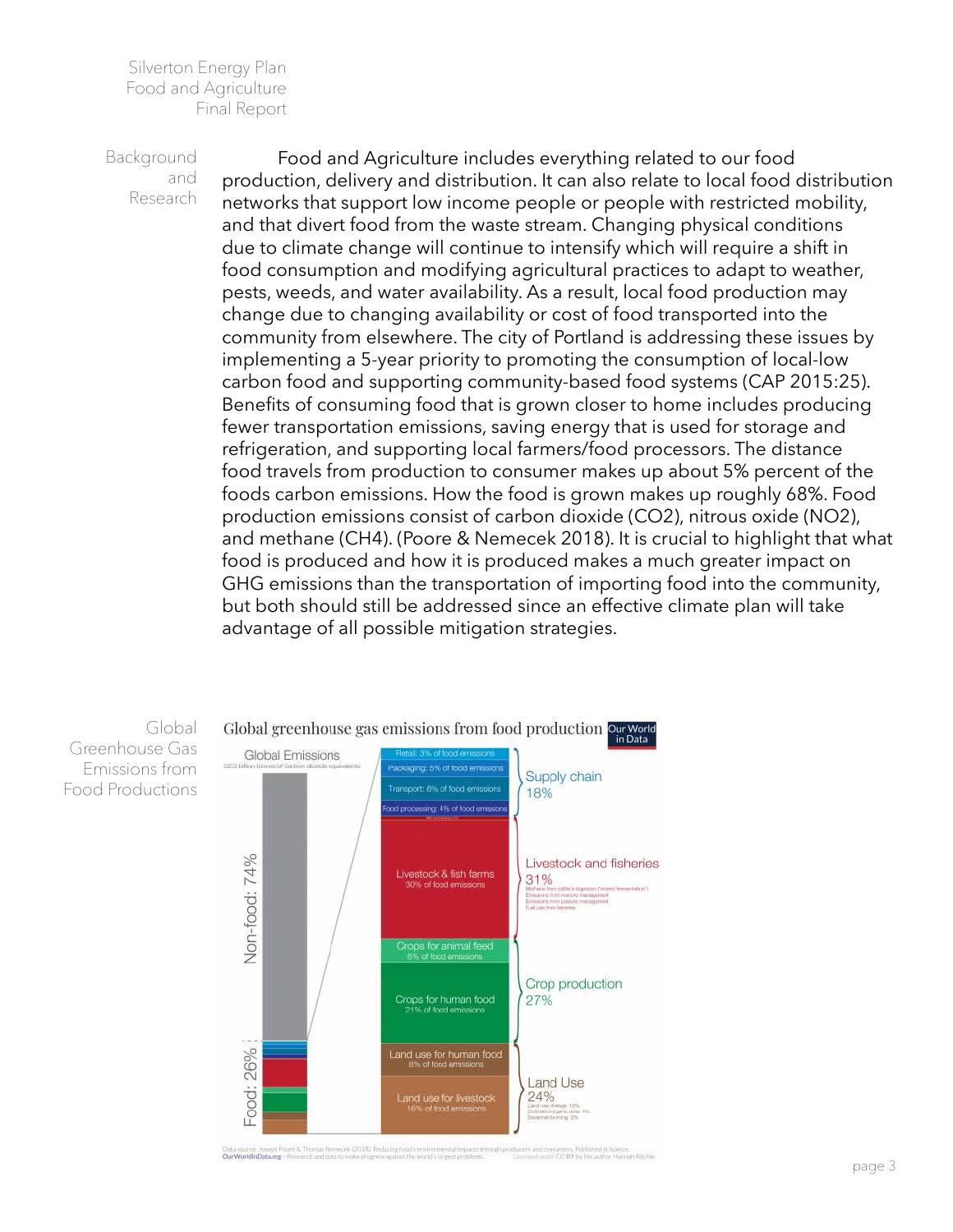Background and Research

In general, what you eat and how it is grown matters more than where the food is grown since some plant crops produce more emissions and require more fertilizers than others. The average diet in America is composed of 56.6% meat intake, 18.3% dairy intake, 5.9% beverages, 5.8% seafood, 2.8% eggs, 2.6% vegetables, 2.1% grains, 1.6% fruits, and 4.3% of other food sources (Center for Sustainable Systems 2019). A general shift in food consumption toward an increasingly plant-based diet can reduce GHG emissions generated by the meat and dairy sectors, since pastoral farming causes significantly more GHG emissions than plant-based agriculture. Table 2 (see below) breaks down the GHG emissions of common foods consumed by measuring land use change, agricultural methods, processing, transport, retail, and packaging. The promotion of serving low-carbon food at home, restaurants, and school cafeterias can substantially reduce the GHG of Silverton. A vegetarian diet greatly reduces an individual's carbon footprint but switching to less carbon intensive meats can have a major impact as well.



Supporting farmers who engage in no-till or reduced-till agriculture strategies may provide a carbon sequestration opportunity; these methods are concerned with the health of the soil, since soil with high mycelial (fungi hyphae) network activity and soil covered with organic material such as compost and cover crops sequester more carbon than agricultural practices that rely on heavy tilling, and pesticide/herbicide use. Organic agriculture

Greenhouse Gas emissions of common foods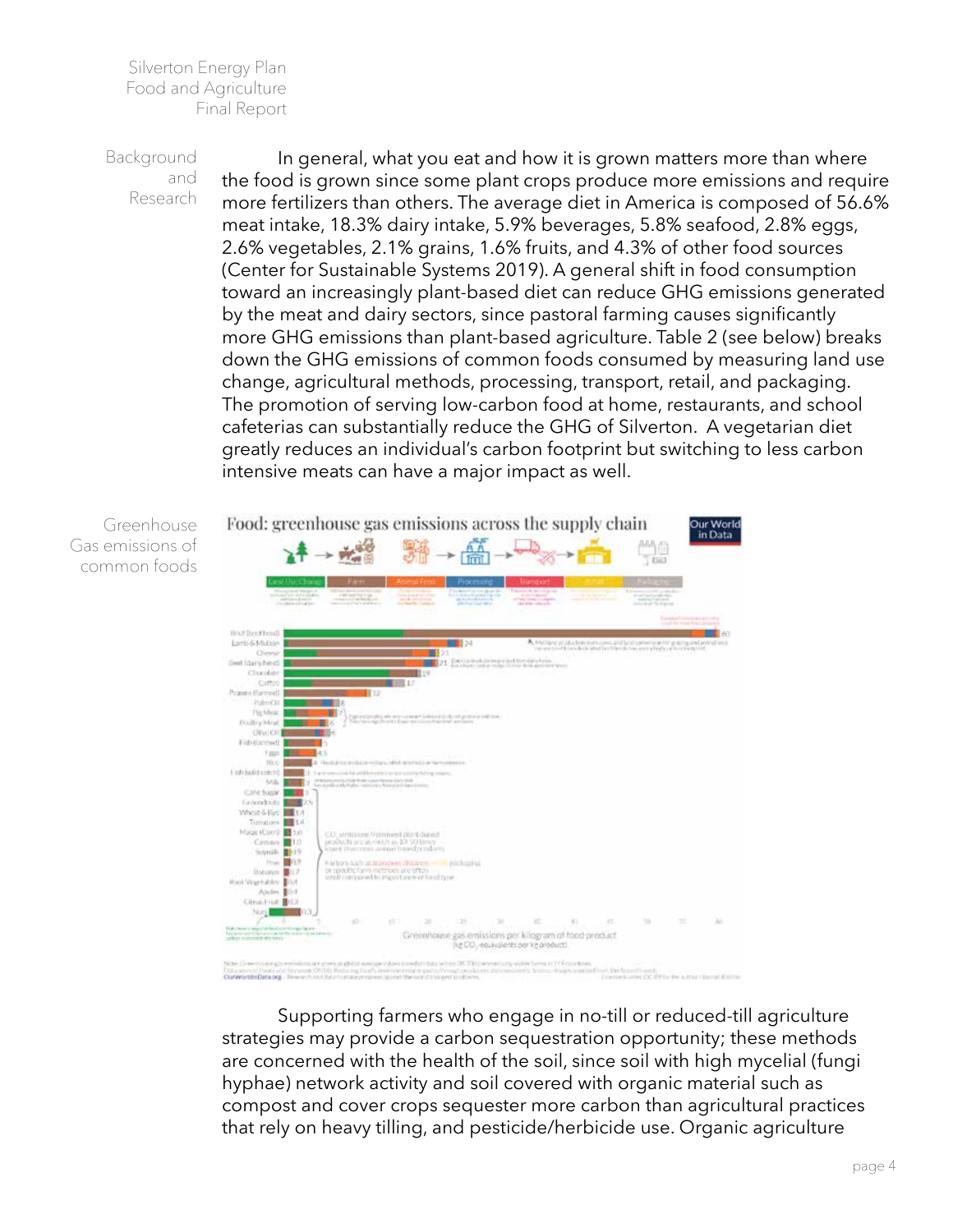**Background** and Research

promotes the amount of organic contents in soil which pesticides can reduce, so supporting organic farming can have long-term carbon sequestering potential (Boswell 2011:143). In a resource-constrained world, local agriculture could focus on feeding the local community as a priority. Silverton has an active group of local CSA growers who sponsor a weekly farmers market. They affiliate with local organizations to try to establish a permanent Co-Op grocery in Silverton. Modeling after climate change initiatives in Corvallis (Corvallis Sustainability Coalition 2015:25), providing city support to the local food co-op will make it easier for regional farmers to connect with local institutions such as the school district, the hospital, restaurants, and grocery stores.

Severe climate events could impact the local food supply, which may impact disadvantaged community members disproportionately. The priority hazard mitigation for Silverton includes a flood update to the Silverton Flood Insurance Rate Maps; an update to the dam breech inundation scenario map; a seismic evaluation of Silver Creek Dam and Silverton water supply reservoir; an evacuation strategy for both local and regional dam failure scenarios; and lastly a seismic evaluation of West C and Main Street bridges over Silver Creek (Marion County Emergency Management 2016:i-10). None of these actions areas directly address food and agriculture, but their hazard mitigations are still related to food and agriculture. Any community gardens, demonstrations gardens, supermarkets, and food co-ops will need to be evaluated to see if they fall in flood zones, are at risk of a dam breech, or are vulnerable to seismic activity. In the case of an emergency or disaster it is important to ensure that food providing avenues are not directly situated in high risk locations or are not greatly impacted by climate disaster, so these businesses and organizations can be prepared to address community food concerns.

Regarding food awareness, community educational efforts will need to address how to procure food in both short-term and long-term disaster scenarios. Promoting local food systems will improve resilience because if roads out of town are blocked, there should be enough food in the local food supply to support the community temporarily. Expanding edible landscapes in businesses, city areas, schools, and residential areas can also improve resilience in the case if roads are blocked to get food supplies out of town. A town in the U.K., Tod Morden, has a unique approach to community gardening, but planting edible food all over the city which promoted community wellbeing, income from EcoTourism, and a decrease in vandalism. (Warhurst 2012). This approach could increase visitors to Silverton's downtown area, engage the community about food awareness, and align city development with a vision based on sustainability. Since Silverton calls itself a "Garden City", so promoting community-based gardening would make this claim relevant. Currently there are not many operating community gardens in Silverton, so modeling after the City of Denton sustainability plan, they have a population of 136,000 (approx.) and they currently have 5 acres, which will increase to 10 acres in 10 years (Sustainable Denton 2012:52). The City of Silverton need at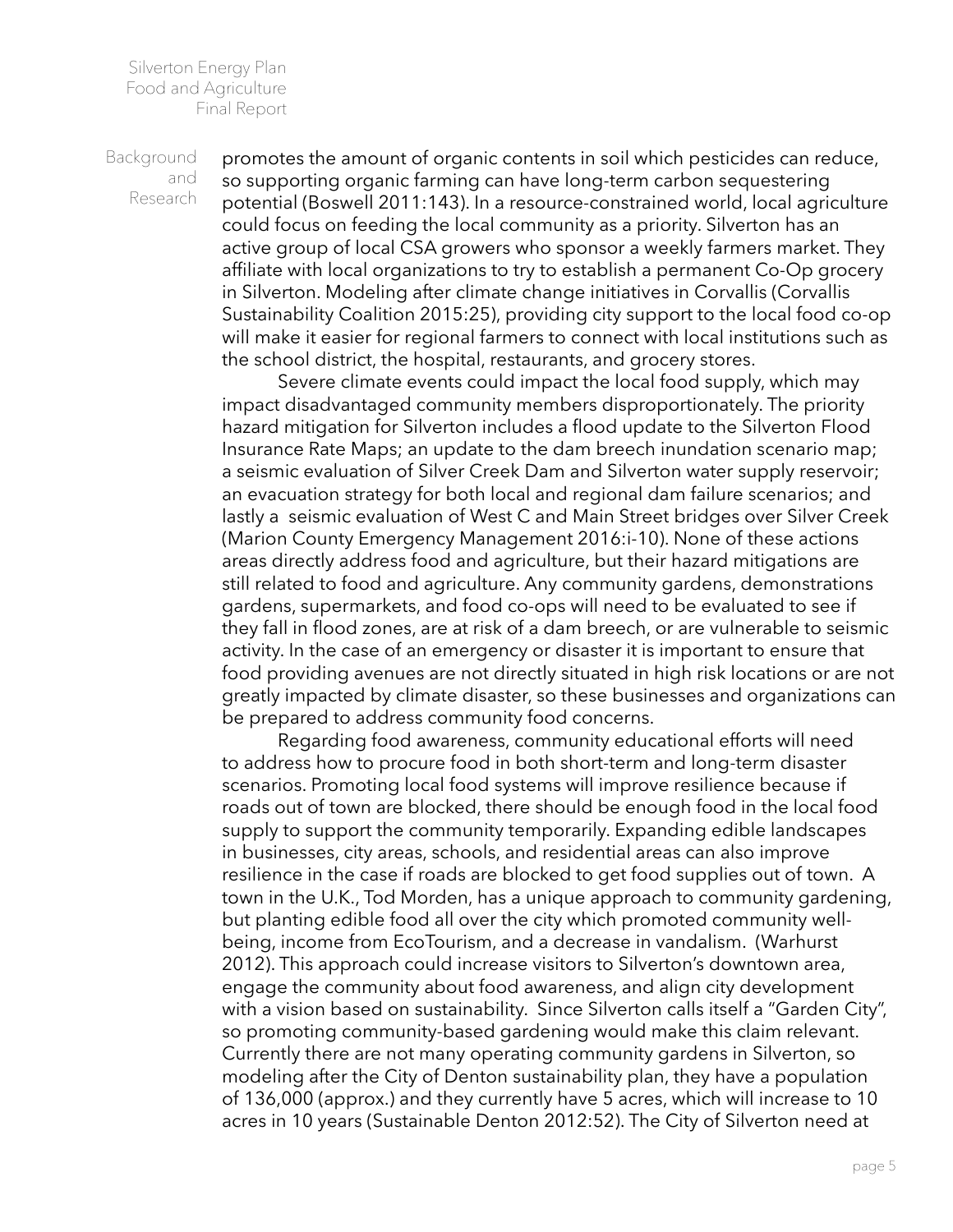**Background** and Research least half an acre of community gardening as soon as possible and by 2030 have at least 1 acre of community garden space (possibly more depending on population trends).

Eco-Health Browser: Public Health Linkages to Ecosystem Services



There are also co-benefits from promoting community gardens [See Table 3 (EPA 2019; Putnam 2000; Louv 2005; Wilson 1984)] that can support community livability and provide increased food security to some community members, and from local agricultural practices that generally improve the environment. Not only will this improve community wellbeing and health while supporting equity in the city, it will also promote eating locally which will reduce greenhouse gasses from transporting food. Obstacles have been money, water access, land access, and needing raised beds to minimize worry about soil contamination.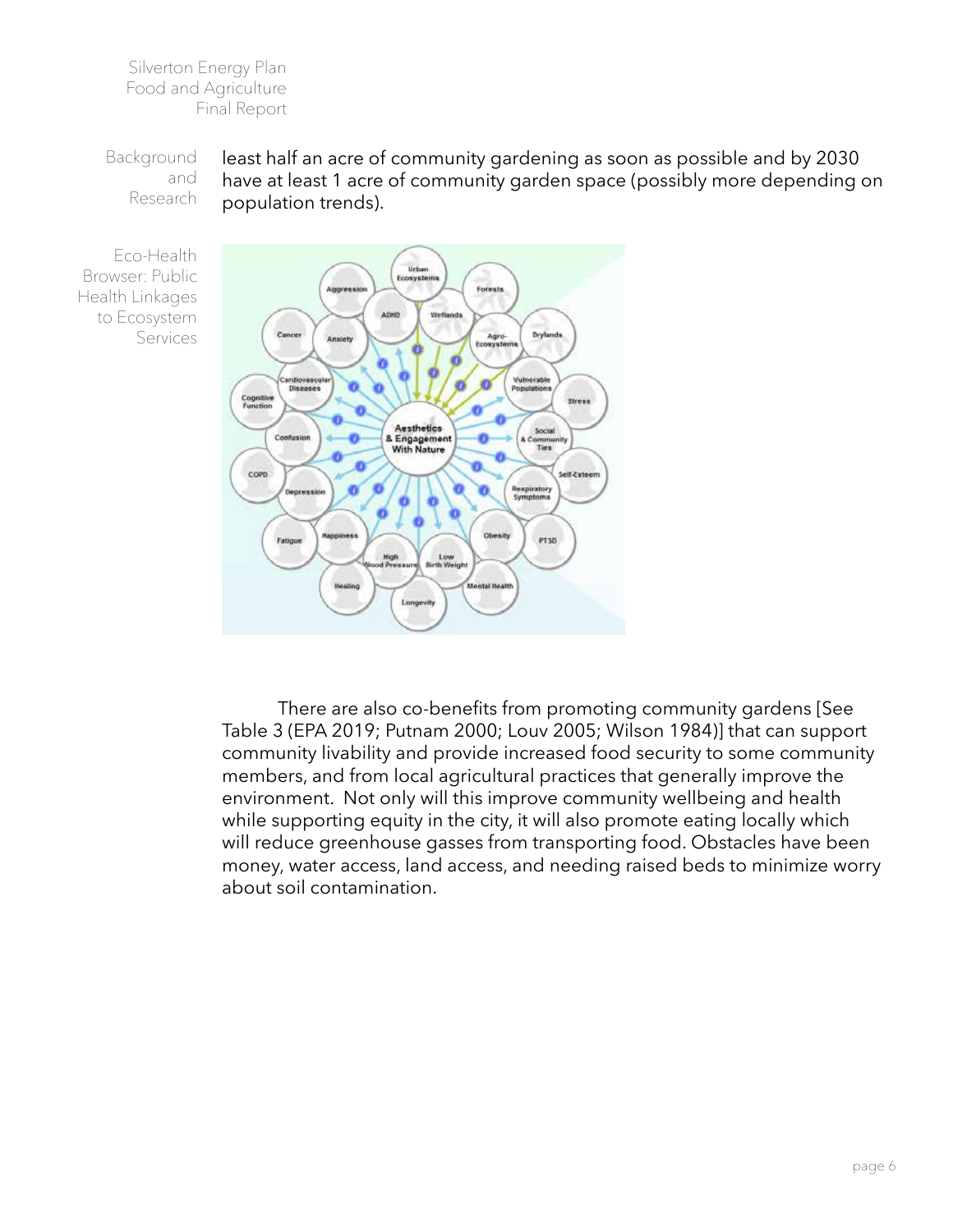Silverton Farmers Market



Vision Statement *The City of Silverton embraces and fulfills its identity as "Oregon's Garden City" by meaningfully connecting and incorporating regional agriculture within the community.* 

- Goals The action framework for food and agriculture begins with three goals, each working to categorize and specify the strategies and actions that are provided in the Silverton Energy Plan. Each goal is intentionally broad and are defined by specific strategies and actions.
	- One Increase Local Food Purchasing
	- Two Increase Food Awareness Within Community
- Three Implement Local Food System for Community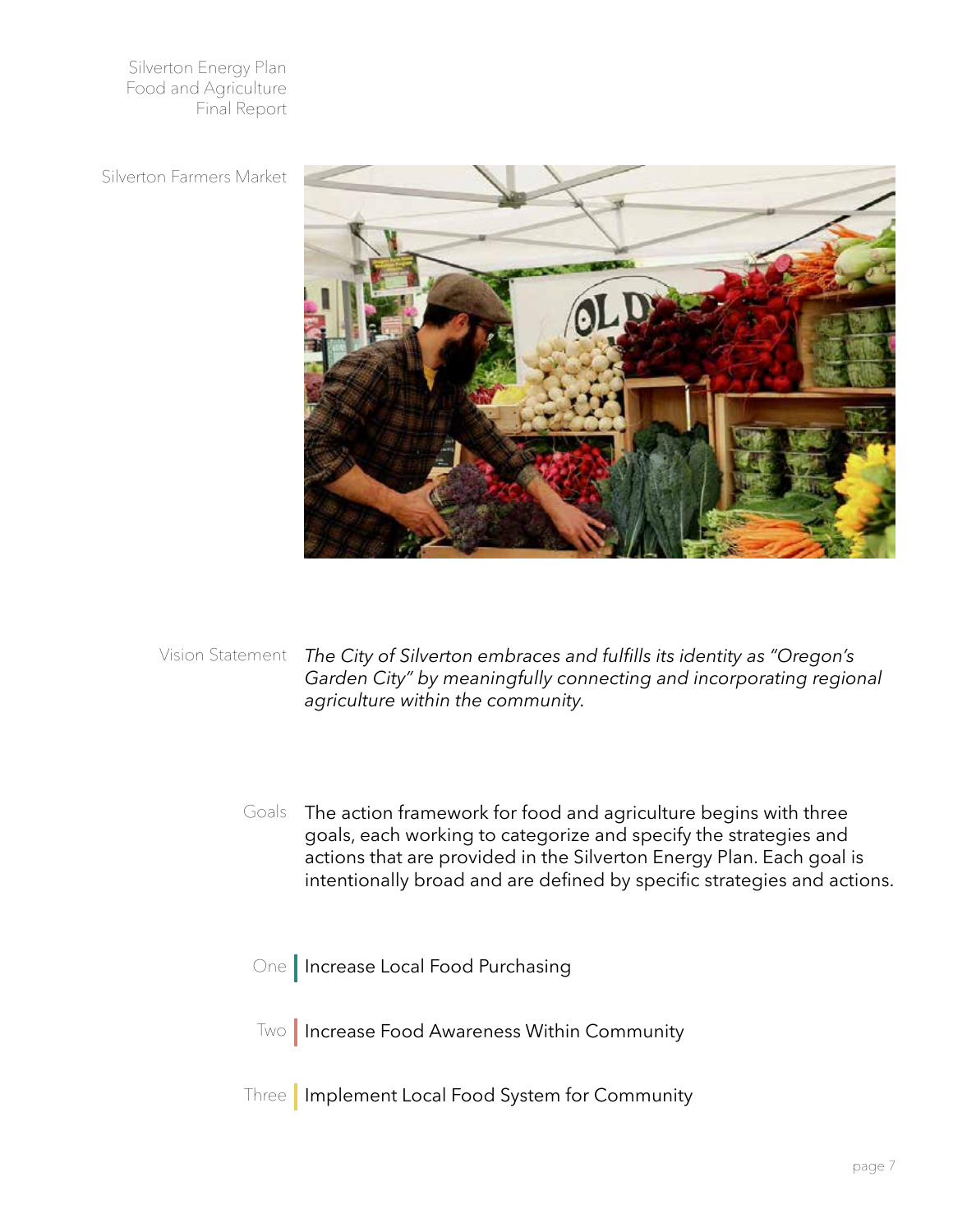Goal One **Increase Local Food Purchasing** 

Strategy One Localize School Food in the Silver Falls School District

Actions Cancel the food service contract with Sodexo

Serve low carbon food option in the cafeterias of the entire school | district

Participate in the Oregon farm to school grant program

Switch to using milk dispensers & reusable utensils at every school to reduce waste

Make food free for every child

Allow food carts at high school

![](_page_7_Picture_9.jpeg)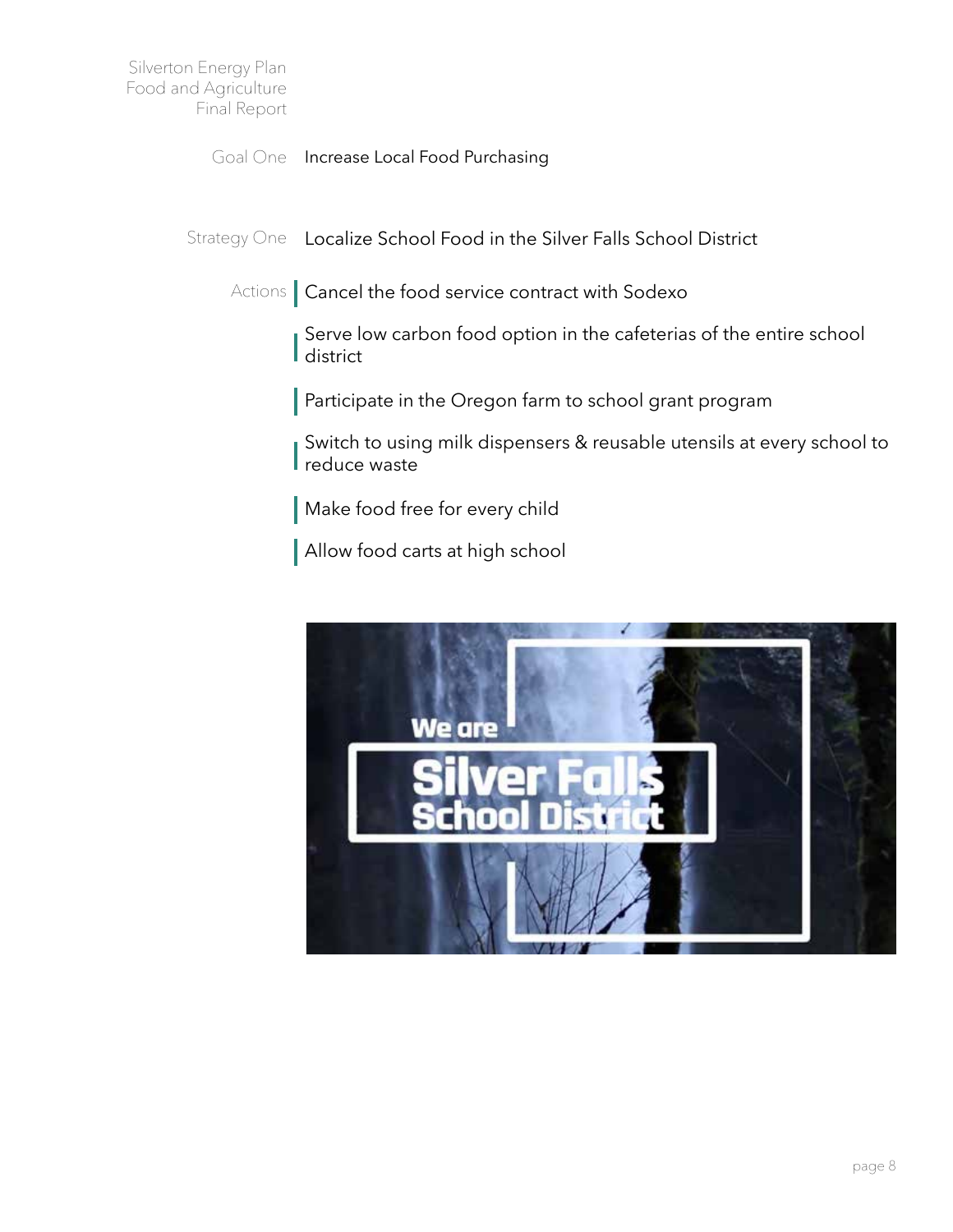Goal One Strategy One Specifications Why Localize? Food grown closer to home produces fewer transportation emissions, saves on energy that is used for storage and refrigeration, and supports local farmers. Serving low carbon food in school cafeterias can substantially reduce carbon output since beef produces the highest GHG out of any meat source. Some plant crops produce more emissions and require more fertilizers than others.

According to experiences of the Kids Matter Parent group that helped transition the food service sector of Eugene 4J School District to be fully self-operation after contracting with Sodexo for 20+ years, they faced many challenges trying to improve the quality of food they received from the company. They faced resistance to phase out heavily processed foods with artificial colors and flavorings. They faced resistance to serve more local food, but when change did occur it would be slow, and not fully satisfactory. Now that they are fully self-operational, the Eugene 4J schools can be used as community kitchens in the event of emergencies. Sodexo owns most kitchen equipment, and does not allow their kitchens to be used in this manner.

Serving low carbon foods from local farmers will reduce individual carbon footprint. Co-benefits include education opportunities about GHG emissions from food, improves health by providing nutritious food to growing students, and it facilitate community connections between farmers and schools. This can be a great opportunity to design a project around food that can be used in the application to become a Certified Oregon Green School. To join the Green Schools movement, a staff member is required to coordinate a resource efficiency program and involve students and staff from the start. They must connect with the local Green Schools coordinator for help with planning, waste audits, educational resources, and inspiration. When a proposed program is underway, the staff member will send the completed Green Schools application to your coordinator.

The food procurement grant from the State of Oregon is non-competitive and is based on the number of meals served. The grant funds can only be used for: Products produced (grown, raised, or caught) or processed in Oregon. Used for meals served as part of USDA's child nutrition programs.

Diary production is a large source of methane emissions, so limiting the amount of milk that gets tossed out can potentially have a large impact on mitigating GHG emissions. Based off of observational studies of cafeterias, milk dispensers have helped reduce waste since people usually do not pour more than they intend to drink.

Serving free food for every child promotes an equitable future that prevents malnutrition and hunger. Being hungry has been proven to reduce concentration, test score outcomes, and increase negative behavior in children. It is not equitable that a child does not get to eat if they lose their lunch money; if they do not have money, but are not signed up for Free or Reduced Meals; if they forget their lunch at home; etc. It is also not equitable to be stigmatized from your peers if someone is on free or reduced meals and their peers are not.

This can be an opportunity to promote local business and reduce car transportation during lunch time. In addition to potential carbon saved from transportation. Food carts on school grounds could help students have access to food who walk/bike/bus/get dropped off. This can help minimize class difference between students who are fortunate enough to own cars and get to regularly commute to get food, and students who cannot access food off site due to transportation barriers.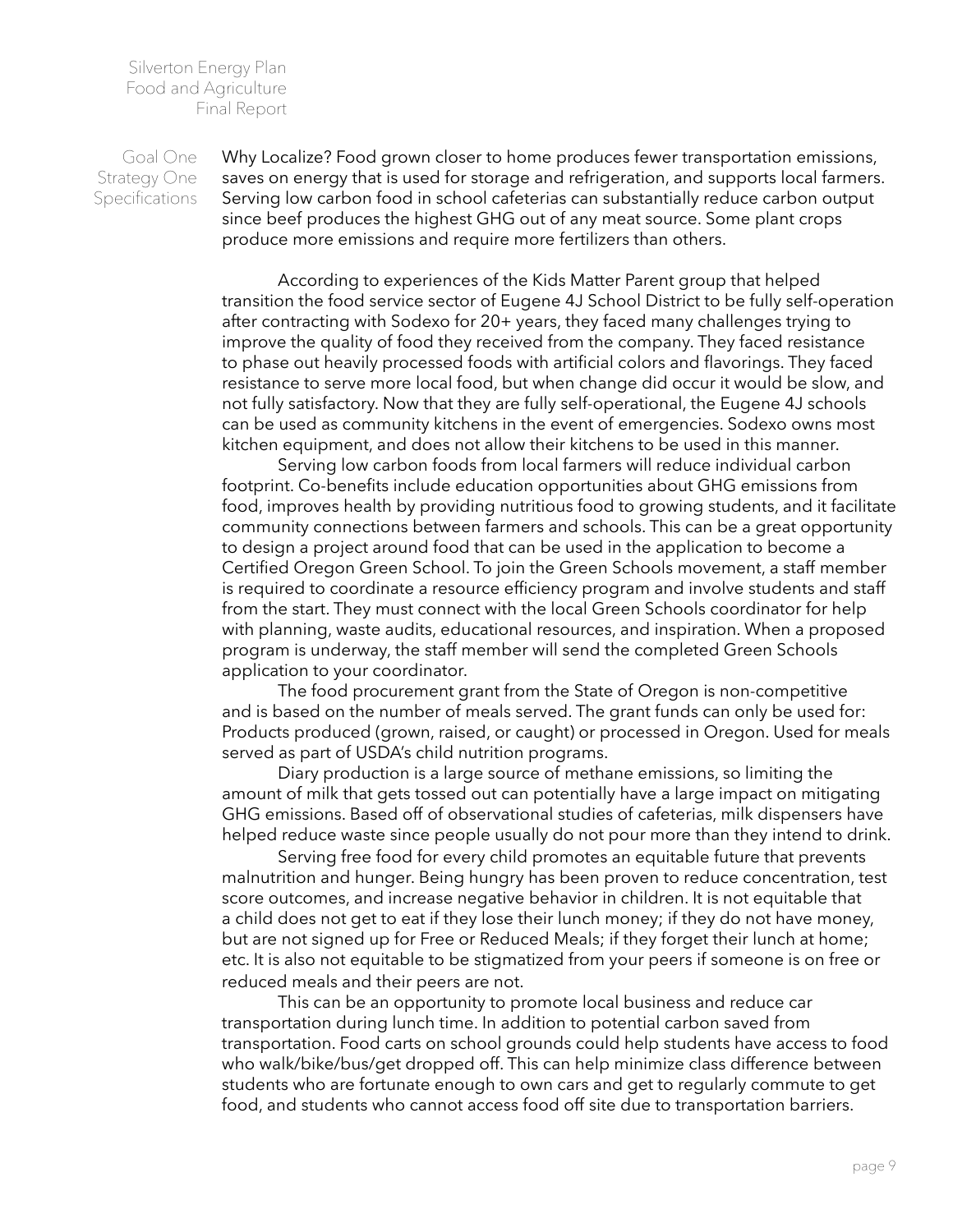Goal One **Increase Local Food Purchasing** 

Strategy Two City government support to local food systems

Actions Subsidize the purchase of the permanent location for food co-op

![](_page_9_Picture_4.jpeg)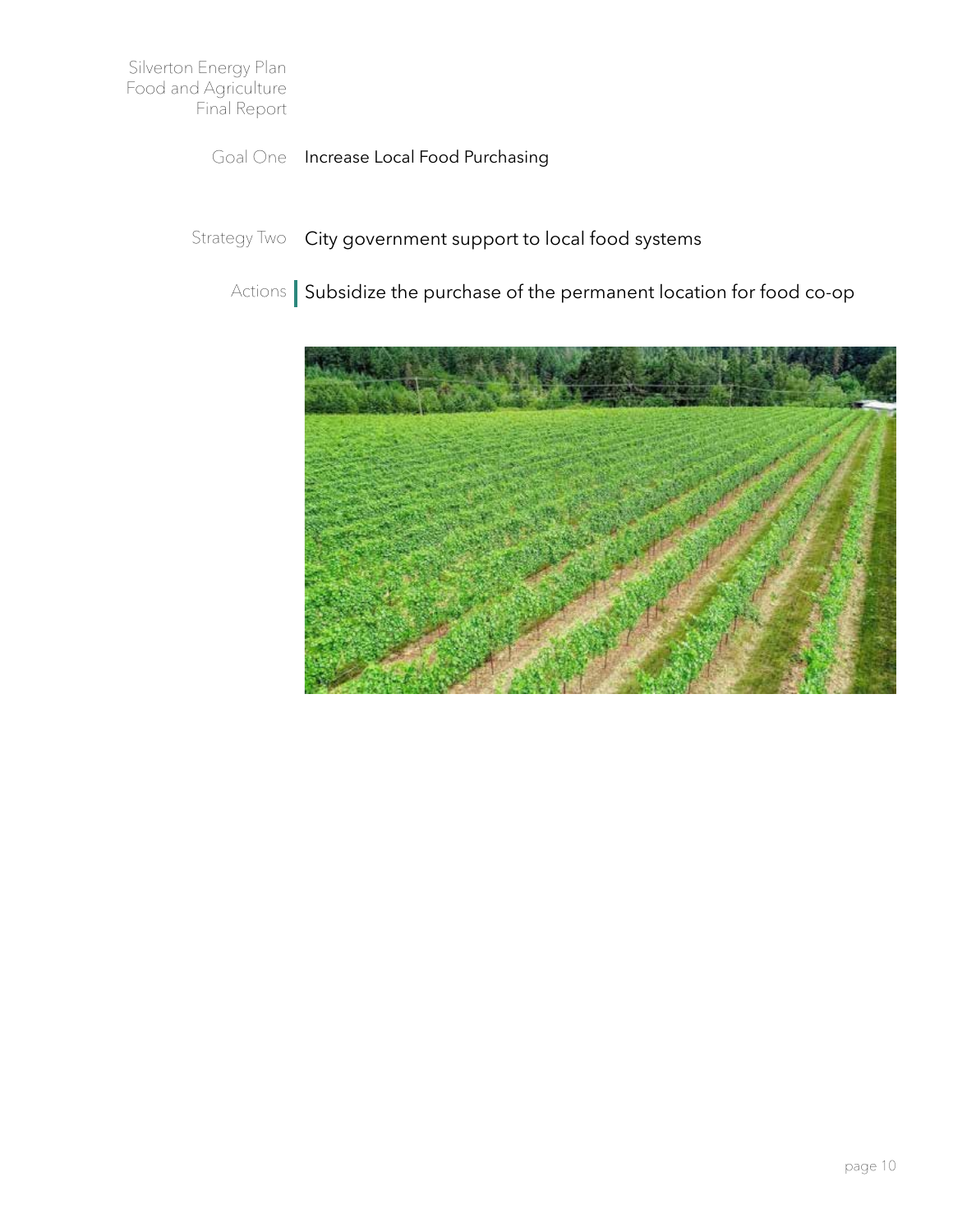Goal One Strategy Two **Specifications** 

Silverton has an active group of local CSA growers who sponsor a weekly farmers market. They affiliate with another group dedicated to establishing a permanent co-op grocery in the city of Silverton. If the city supports subsidizes the purchase of the permanent location for food co-op, then it will be easier for regional farmers to connect with local institutions such as the school district, the hospital, restaurants, and grocery stores. Co-benefits will include increased networking opportunities for people and businesses connected to the local food system. It will help the co-op reduce the price of the food, so they can focus on providing healthy food to the community and not having to continue saving for a large purchase.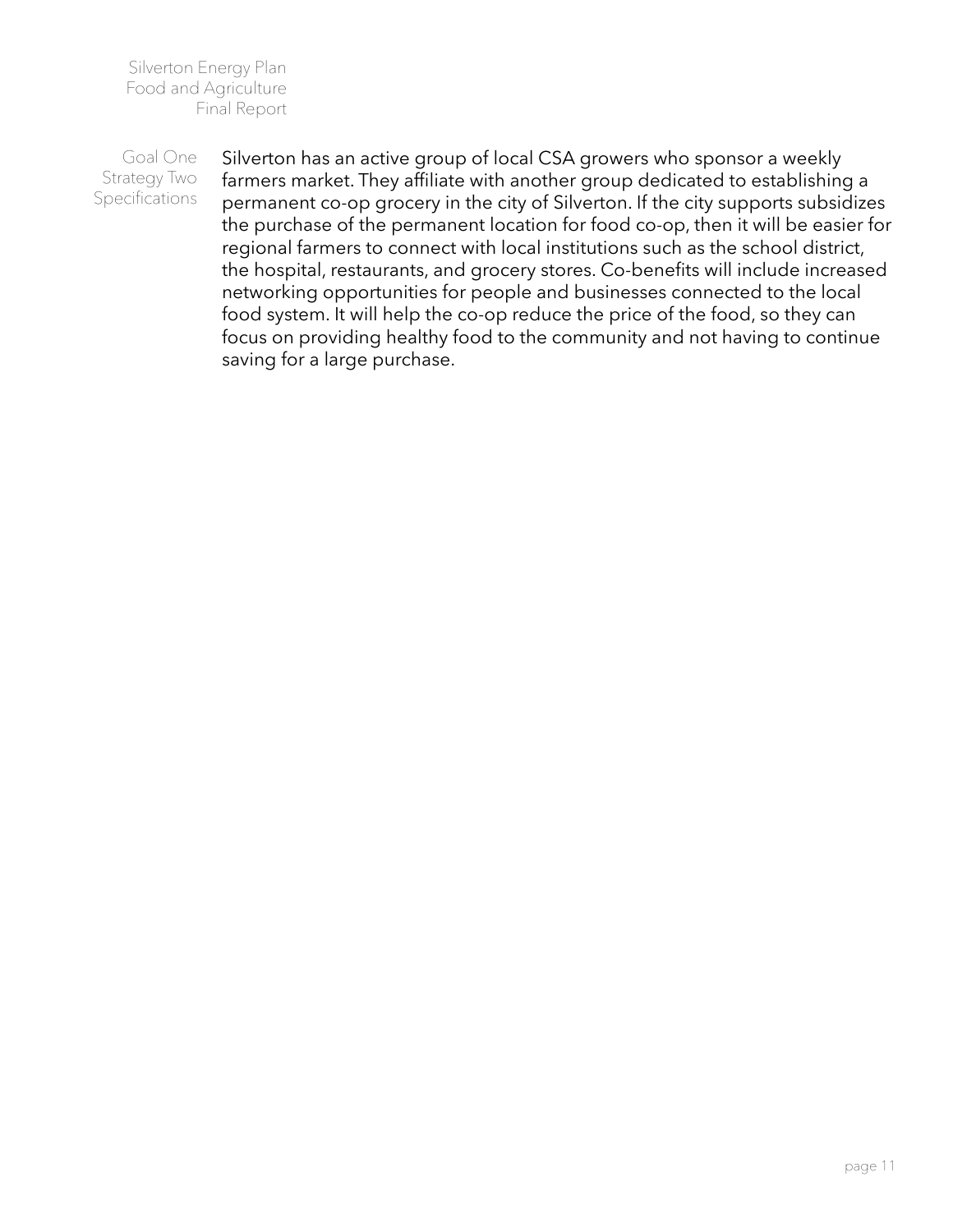- Goal Two Increase Food Awareness Within Community
- Strategy One Preform Outreach and Provide Education to Community
	- Actions Make bulletins and pamphlets explaining how much GHG is used to produce each food and post them at schools, city hall, farmers' market, and SIlverton's social media

Conduct community education programs and workshops at **Community gardens** 

Run food and climate oriented education projects at all schools by cooperating with The Oreogon Garden

| Precedent | and park is<br><b>Dur World</b><br>FOOD / Greenhouse gas emissions across the supply chain<br>in Data<br>There is a vast difference in greenhouse gases (GHG) that are produced across various food types.<br>$\Theta$<br>itur<br>di Dire Ch<br><b>Processing</b><br>Transport<br><b>Batall</b><br>Packagin<br>Allowagetund changes in<br>Methany weekens<br>On farm unrickers Fort-<br><b>Drinkes from energy</b><br><b>Drivalens Romanargy</b><br><b>Dressore from starge</b><br><b>Dealers fore</b><br>blumers flow delenyiation.<br>TOR COAL, TAITING<br>city production ent.fb<br>use in the process<br>and it the banaged of<br>use in rahigendition and<br>the production of<br>processing this land.<br><b>Bond Barry In Country</b><br><b><i>UPSI MIGI Mislangian</i></b><br>widthouse ground changes.<br>Britt dra pressons<br>of contacting rise<br>(reclamping meterining)<br>pad internationals<br><b>RUSSIAN</b><br><b>BUN MISSING, FORCIAL</b><br>to tweeze<br>Apricultural plottech:<br>mailwrist framatori prof.<br>and have matterway.<br>14 Ya fact Brin<br>and all its clipped |                                                                                                                                                                                                                                                                                                                                                                                                                                                                                                                              |                                                                                                                                                                                        |                                                                                                                                                                           |  |  |
|-----------|----------------------------------------------------------------------------------------------------------------------------------------------------------------------------------------------------------------------------------------------------------------------------------------------------------------------------------------------------------------------------------------------------------------------------------------------------------------------------------------------------------------------------------------------------------------------------------------------------------------------------------------------------------------------------------------------------------------------------------------------------------------------------------------------------------------------------------------------------------------------------------------------------------------------------------------------------------------------------------------------------------------------------------------------------------------------------------------------------|------------------------------------------------------------------------------------------------------------------------------------------------------------------------------------------------------------------------------------------------------------------------------------------------------------------------------------------------------------------------------------------------------------------------------------------------------------------------------------------------------------------------------|----------------------------------------------------------------------------------------------------------------------------------------------------------------------------------------|---------------------------------------------------------------------------------------------------------------------------------------------------------------------------|--|--|
|           | Deef Zwel Yerds<br>Lamb and mutton<br>Deepe<br>Deel' (dairy herch)<br>Chocolate<br>Coffee<br>Primarti (Serried)<br>Paim of                                                                                                                                                                                                                                                                                                                                                                                                                                                                                                                                                                                                                                                                                                                                                                                                                                                                                                                                                                         | GHS emissions per killegram of food product<br>Bg 102 represents per lig anniberts<br>24.6<br>29.0<br>210<br>19.3<br>the<br>12.0<br>8.0                                                                                                                                                                                                                                                                                                                                                                                      | <b>BACTUN ENGINEE PUR SINT</b><br>sind anythelesses for gradities<br>and shift for the product of the con-<br>\$500 Shell construction from the con-<br>press high certain floodeliti. | Palagost editions<br>Weren storts<br>FOLLY SIXET LAGUAGE.<br>60.5<br>Eidly crummands docum load Barr.<br>JRAY WAS ARE JOINED COMPANIES.<br>man allotticiast basif halves. |  |  |
|           | Pgmag<br>Paulby Peal<br>65<br>Dive of<br>6.0<br>Fight (Symbol)<br>5.0<br>1,825<br>4.5<br>Rus<br>44<br><b>Frith belief calumn</b><br>14<br>30 <sup>o</sup><br><b>MA</b><br>Cenrogan<br>34<br>Groundhuts<br>25<br>Missaturidinye <b>12 ta</b><br>Tortunions <b>SIF 14</b><br>Malte Accord & 10                                                                                                                                                                                                                                                                                                                                                                                                                                                                                                                                                                                                                                                                                                                                                                                                       | 70<br>Fight to tal Dynasty were non manufactured<br>Formstalk, sat three rate hold of struckilly electronics.<br>They have startfluently fower containing:<br>For being or sme.<br>Riggie/His president Halford,<br>WHI'S MANAGER OF THE PRESENT<br>LTG, approximed Poles meant panel distinct provided in<br>are as mark as \$5.07 level alrear than hotel<br>af vikis baked projects.                                                                                                                                      | Trather's release on domestic from percent<br>to harvest its freely records.                                                                                                           | Nethern Windowshirt Ports coasts<br>means and control monitorials<br>righer exhibition sharpests based many                                                               |  |  |
|           | Cantario <b>E 10</b><br>Start 1 09<br><b>FEAT &amp; 0.9</b><br>Bananas E-69<br>Root segriables   6.4<br>Apples   due<br>Colut fruits & did<br>Huts  <br><b>TOJ</b>                                                                                                                                                                                                                                                                                                                                                                                                                                                                                                                                                                                                                                                                                                                                                                                                                                                                                                                                 | AND NAH ETROPHER SEES HAT DARUP PLATS.<br>Incidence (or true) the (or with verticing Shattmak<br>3 (420) 9-January 21-816-4444<br>Now Sleethage are present in a profit to good animals to each tend to date alone BCM commercially solve form with promotion<br>Date wants Point and Ramscale DOM, Barburns hard a premier with Algeria Prough District for any term on Transit and any of a point<br>In at the News Water Cardinals Detected. Besides to a letter to waive in several points for could's longest problems. |                                                                                                                                                                                        | Record backup energies shakes in led<br>paraging or greefile funk restricts are<br>after shadi companied to responsively of following to                                  |  |  |

Co-Benefits Education | Gives Back to Community | Reduce GHG Emissions

Lead & Partners Sustainable Silverton | The Oregon Garden

- 
- Timing Short (community outreach via social media & websites)
	- Cost Low (event cost determined by current Oregon Garden Events costs)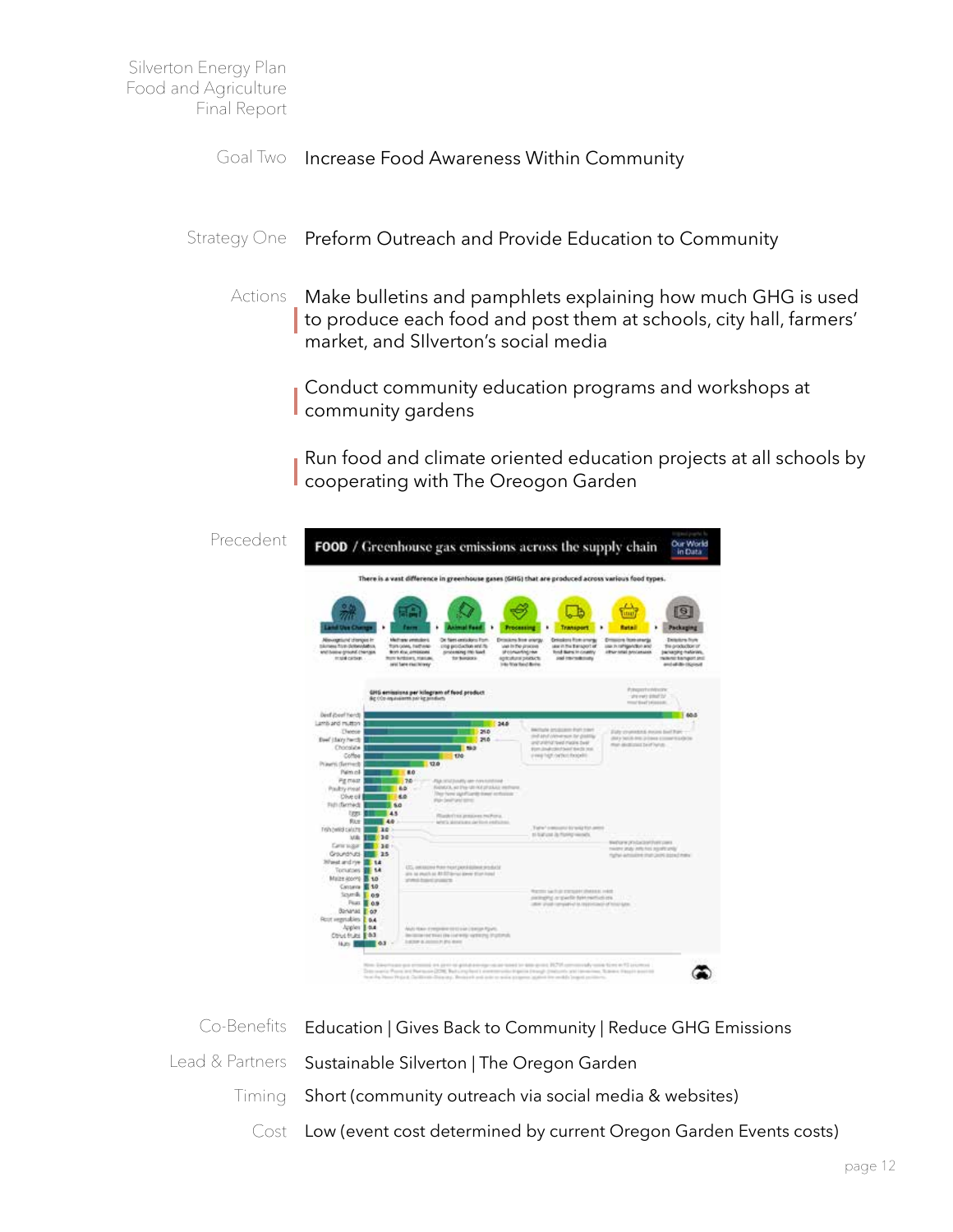Goal Two Strategy One **Specifications**  It is proven that food awareness has the ability to improve an individual's diet. To achieve food awareness in Silverton, the City can inform the citizens of various health implications and how changing their diet can help reduce greenhouse gas (GHG) emissions. For example, meat production emits more GHG than plant production, and local food has less impacts on greenhouse gas emissions. Informing citizens of how slight changes of their diet can help them have a better understanding of their current diet habits and how it is negatively affecting the environment. Knowing is the first step of action.

The Silverton Grange Garden practiced community outreach by providing lunch in 2015 to encourage citizens to eat local. This is a positive approach, although this garden is not currently active. We propose that Sustainable Silverton partners with The Oregon Garden to help administer more workshops that citizens can attend to be informed about the relation between local food and lower greenhouse gas emissions.

Community outreach can be approached in various ways and each technique can be tested for success. Bulletins and pamphlets can be posted in a public location for individuals to read and take as they please. These handouts can be created and distributed monthly and relate to a monthly workshop that will take place in Silverton. Each workshop can be led by members of The Oregon Garden who can share knowledge of local food production and its importance for the community. Each workshop should be structured around the idea that increasing public knowledge and awareness of the impacts of food purchasing and dietary choices on climate change.

To implement an educational opportunity, this program will partner with The Oregon Garden to help structure workshops and make connections with experienced gardeners. The Oregon Garden currently hosts community events that welcome citizens of all ages to participate. From the events posted on their website, there are no existing events that involve food-based gardening. Partnering with The Oregon Garden will attract more members to participate in educational workshops and will allow the existing program to expand on more events.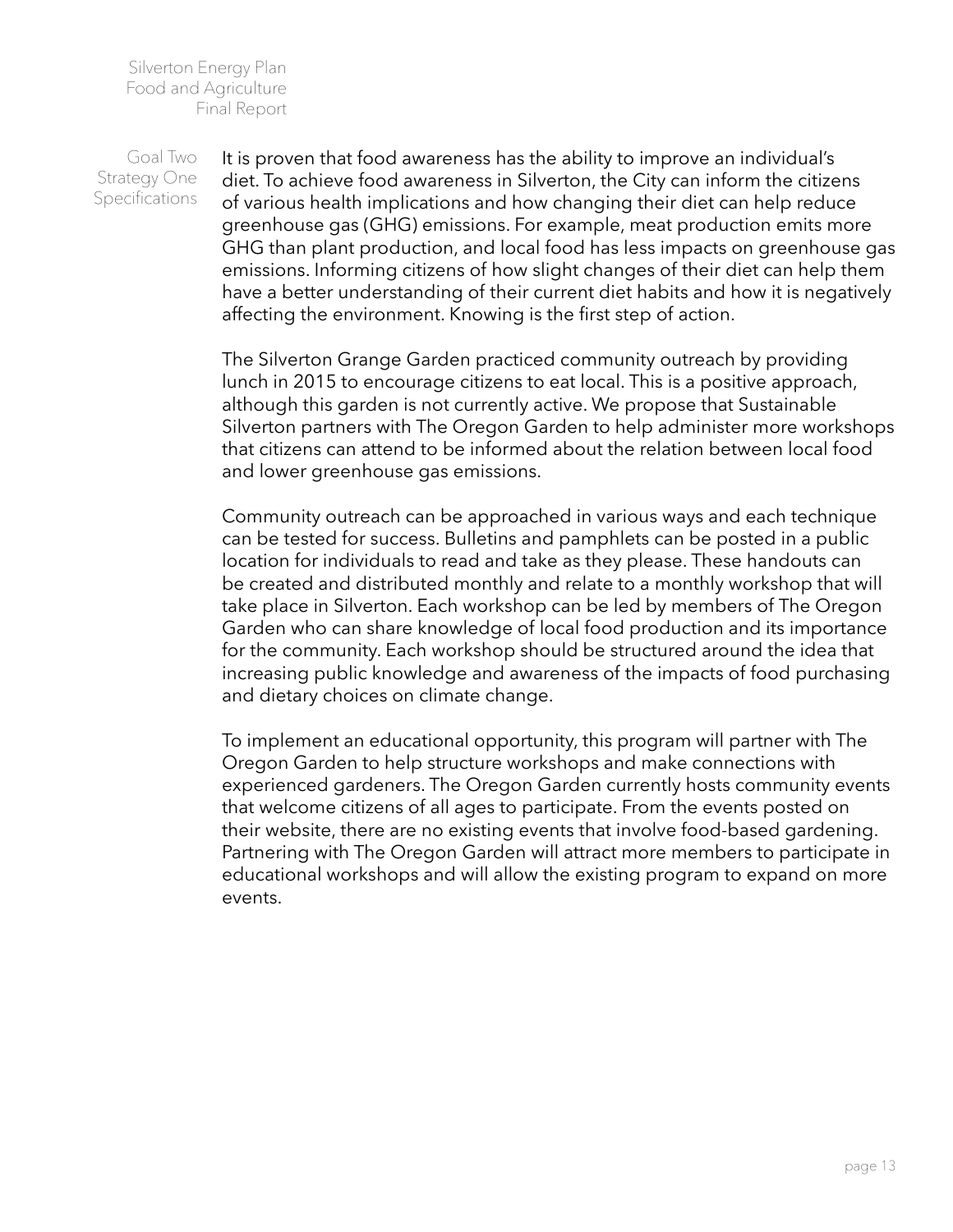- Goal Two Implement Local Food System for Community
- Strategy One Develop a Public Community Garden
	- Actions **Community members maintain individual garden plots and harvest** self-grown food
		- Host sustainable gardening events and workshops by partnering with The Oregon Garden
		- Allow classroom access to teach youth about the importance of eating local

Provide demonstration gardens to help address local food insecurity

Precedent

![](_page_13_Picture_8.jpeg)

- 1 Silverton Senior Center
- 2 Skate Park
- 3 Robert Frost School
- 4 Dog Park
- 5 Extend Pavement for Access
- 6 Additional Parking Lot
- 7 Demo Gardens
- 8 Community Garden Plots
- 9 Community Center / Tool Shed
- 10 Public Food Forest

Co-Benefits Education | Gives Back to Community | Reduce GHG Emissions

- Lead & Partners Robert Frost School | The Oregon Garden | City of Silverton
	- Timing Medium (building and growth time)
		- Cost Medium (community garden grant and garden plot costs)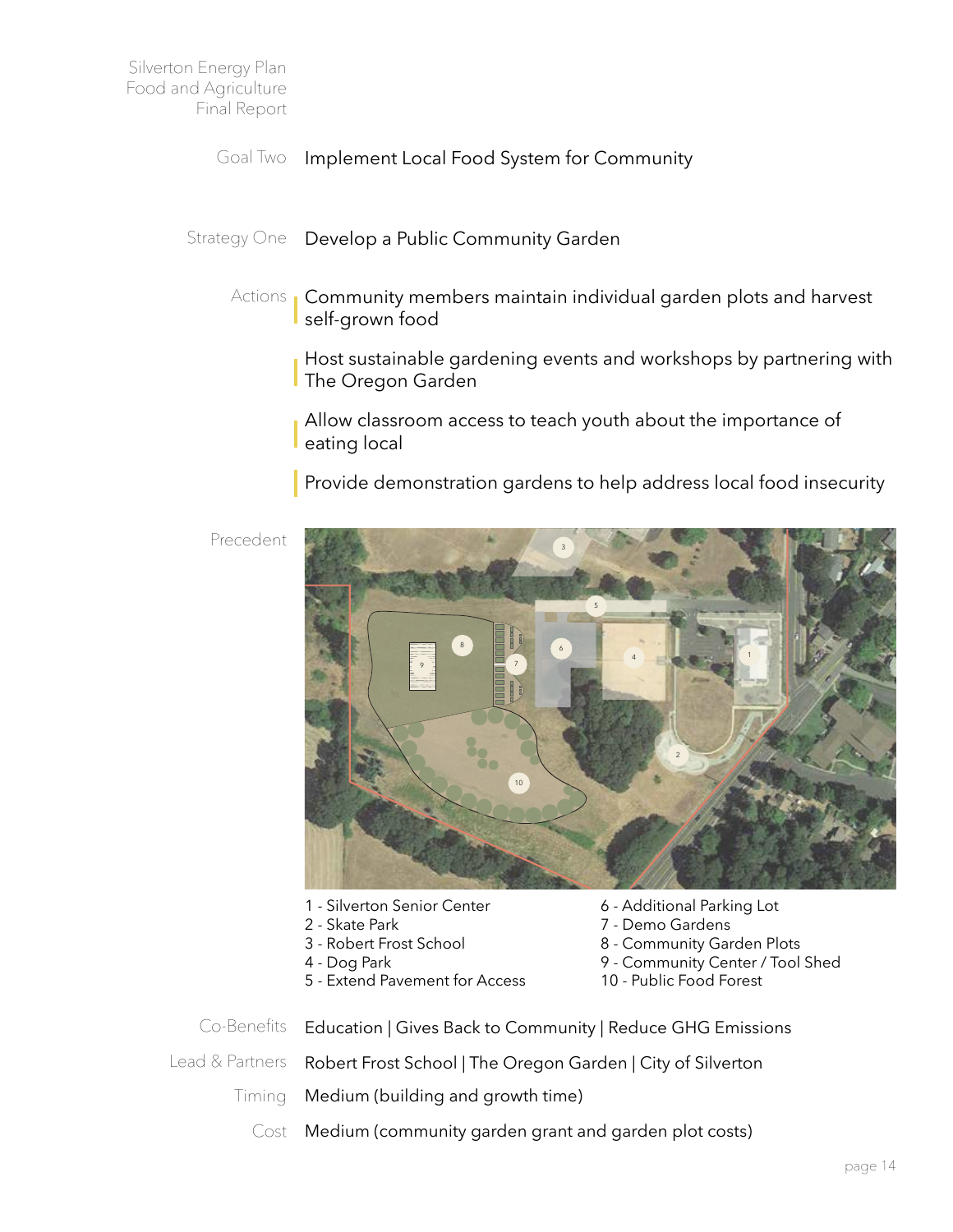Goal Three Strategy One **Specifications**  The community garden will be a space to allow citizens of Silverton to learn and practice sustainable gardening techniques. The space will be designed to offer programs other than gardening as well. The design will consist of garden plots for community members which will be available to rent for each season at an affordable price. The space will also have a designated pavilion or indoor location to host community events, educational workshops, and a periodic location for the Silverton Farmer's Market.

The proposed location for the Community Garden is on public land behind the Silverton Senior Center. Expanding the existing elements and incorporating a community garden and food forest will allow for citizens to publicly enjoy wandering and harvesting through the food forest and allow for garden plot renting.

To prevent food and gardening tool theft, the reserved plots will be boarded with a fence that will remain locked at unsupervised times. The fence should be tall and surrounded with native plants that can help deter deer from damaging any plants. The demonstration garden will also have a fence, but will remain unlocked to allow for public food harvesting.

To ensure structure, a community garden host would be ideal to incorporate. The city of Eugene offers part-time jobs to experienced individuals that provide general garden maintenance and share gardening knowledge with community garden members. This would require funding from the City of Silverton to ensure that desired needs are being fulfilled.

The demonstration plots will be used as an educational opportunity by the community during educational workshops. They will also be accessible to students at neighboring schools, and will encourage schools to implement a gardening class. This opportunity will help teach the future of Silverton that growing your own food is both ecologically beneficial and satisfactory.

The success of this strategy can be measured by current success of similar community gardens in other cities and by the desire of a community garden for Silverton. Getting a sense of how many people would be interested in renting a garden plot at a low cost and if neighboring schools would be interested in creating a gardening class would help justify pursuing this garden.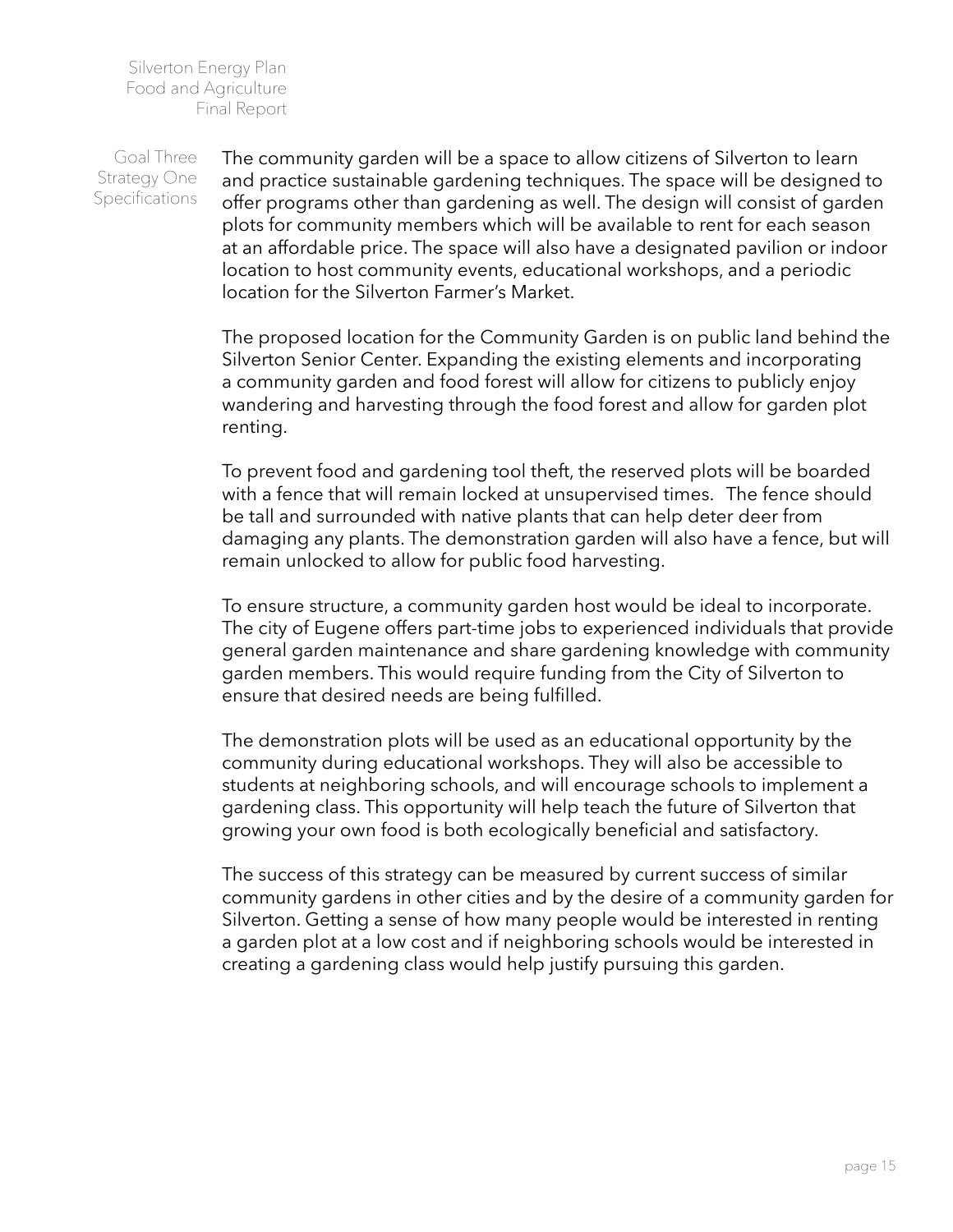Goal Two Plant a Public Food Forest

Planting of edible trees and shrubs by community volunteers Strategy One

Actions **Provide educational signage for each plant with food description and** proper harvesting times

Public access to food will help address local food insecurity

Use Beacon Food Forest as precedent to measure success

![](_page_15_Picture_6.jpeg)

The Beacon Food Forest in Seattle, WA. This design can be used for inspiration and begin to imagine a community garden and food forest implemented in Silverton. The scale of this garden would be reduced, as the space in Silverton is smaller than this area in Washington.

| Co-Benefits Education   Gives Back to Community   Reduce GHG Emissions        |
|-------------------------------------------------------------------------------|
| Lead & Partners Sustainable Silverton   The Oregon Garden   City of Silverton |
| Timing Medium (building and growth time)                                      |
| Cost Medium (community garden grant and garden plot costs)                    |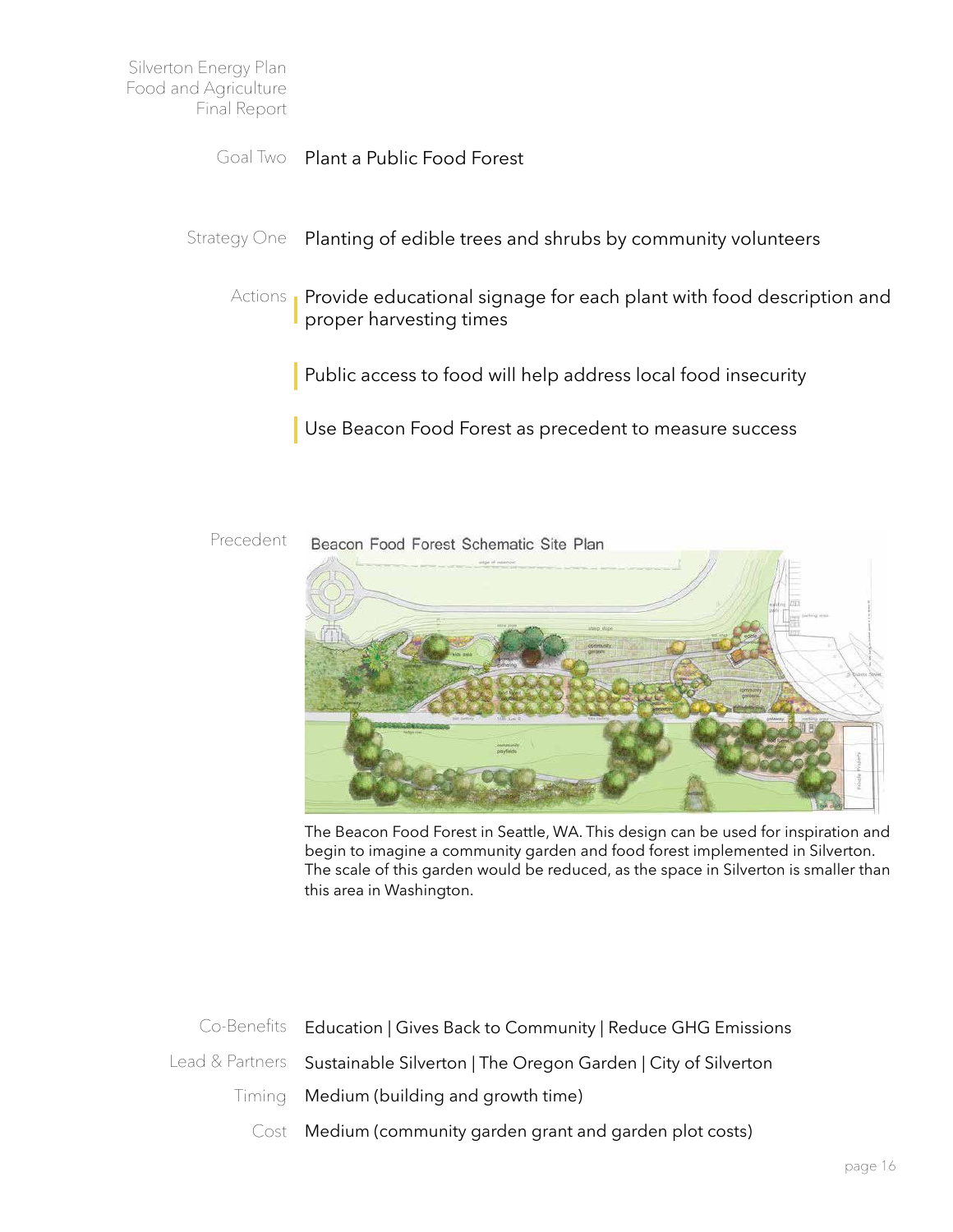> Goal Three Strategy Two Specifications

The public food forest can be implemented with the proposed community garden. This space will also be surrounded with a large fence to prevent harm from deer, but will remain unlocked to allow for citizens to visit at any time. Having the food forest open for public access can help to address local food insecurity by providing healthy and locally grown food to the community.

During various harvest seasons, a harvesting event could occur where community members harvest and donate any leftover food to the local food bank. These donations can contribute to individuals who cannot afford a meal and support the understanding that everyone deserves access to healthy and locally grown food.

The food forest will be filled with various types of edible plants and shrubs. Each plant and shrub that is planted will have a sign explaining what the tree or shrub is, when the harvesting time is, what the food tastes like, and any other useful information. This signage can help users prevent any allergies and give a better understanding of which foods are edible.

When planting the trees and shrubs for the food forest, Sustainable Silverton can partner with The Oregon Garden to host a planting event that will welcome citizens to participate in volunteer planting. These trees and shrubs will not begin to produce fruit for 2-6 years, so members can enjoy watching their life cycle.

The Beacon Food Forest is a prime example of what a food forest can look like and can be implemented in its own way within Silverton. Beacon Food Forest is very successful and valued by so many community members in Seattle, and can also be successful in Silverton if implemented the correct way. Once the food forest is established and harvesting begins, the success can influence expansion to other public lands of Silverton.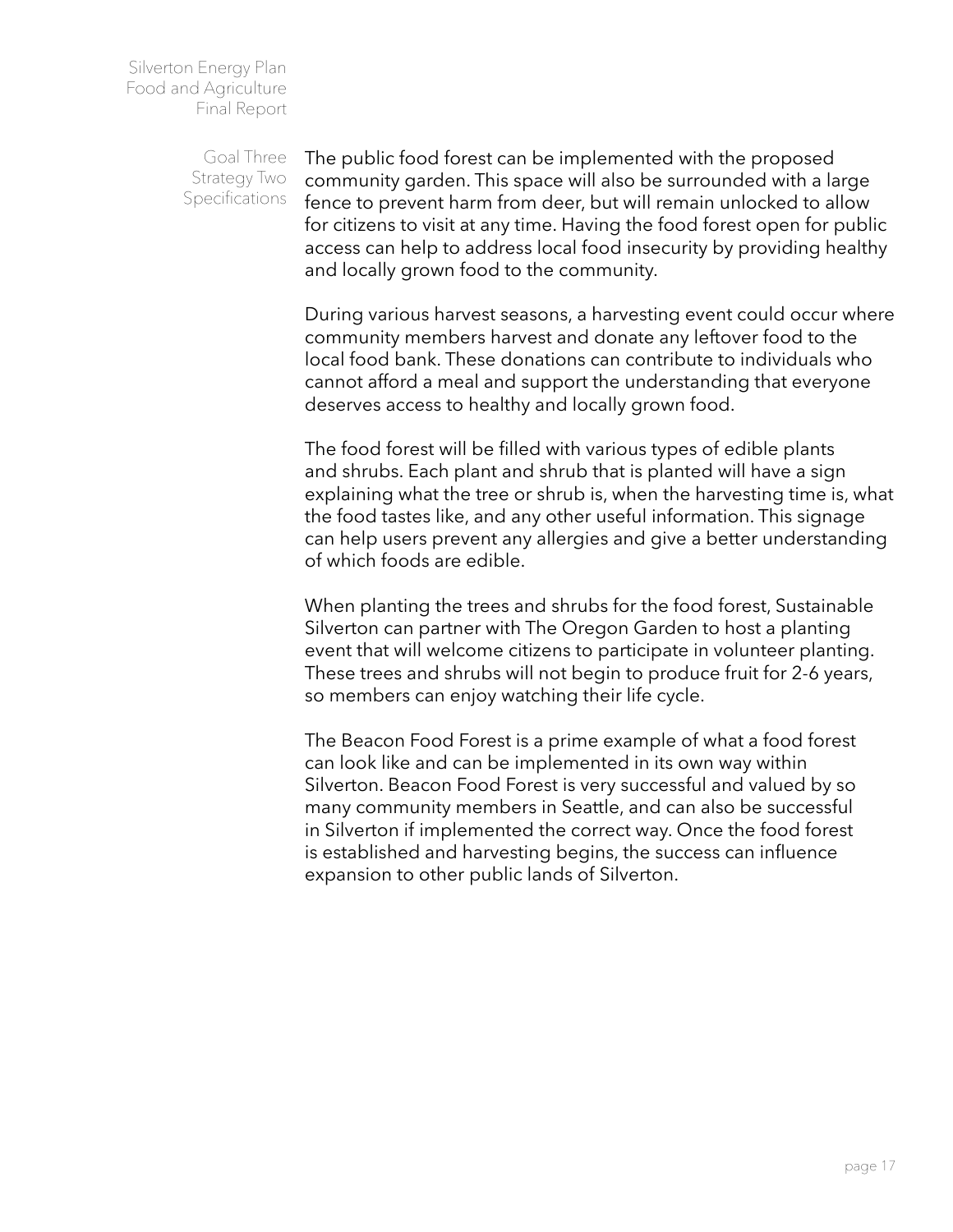Implementation

| <b>Strategy</b>                                                          | <b>Strategy</b><br><b>Type</b> | Who has control:<br>Local Government,<br>Commercial/Industrial,<br>Or Citizen/Community | Lead<br>agency/<br>partners                                                                                                  | Timing              | Cost                               | Co-benefits                                             |
|--------------------------------------------------------------------------|--------------------------------|-----------------------------------------------------------------------------------------|------------------------------------------------------------------------------------------------------------------------------|---------------------|------------------------------------|---------------------------------------------------------|
| <b>Localize school</b><br>food in the<br>silver falls<br>school district | Policy                         | <b>School District</b>                                                                  | City planning<br>office                                                                                                      | Medium (5<br>years) | Low (less than<br>\$20,000)        | Improving<br>human health                               |
| City support to<br>local food<br>systems                                 | Policy                         | <b>Local Government</b>                                                                 | City planning<br>office                                                                                                      | Medium (5<br>years) | Low (less than<br>\$20,000)        | Improving<br>human health                               |
| Conduct<br>community<br>education<br>programs and<br>workshops           | Outreach                       | <b>Local Government</b>                                                                 | Sustainable<br>Silverton,<br>The Oregon<br>Garden,<br>Neighboring<br>schools,<br>The Grange<br>Garden,<br>Farmers'<br>Market | Short (3 years)     | Low (less than<br>\$20,000)        | Increasing<br>local and<br>low-carbon<br>dict           |
| Develop public<br>community<br>garden                                    | Planning                       | Citizen/Community                                                                       | City,<br>Sustainable<br>Silverton,<br>Neighboring<br>Schools                                                                 | Medium (5<br>years) | Medium (less<br>than \$20,000)     | Education,<br>Reduce GHG<br>Emissions                   |
| <b>Develop Public</b><br><b>Food Forest</b>                              | Planning                       | Citizen/Community                                                                       | The Oregon<br>Garden,<br>Sustainable<br>Silverton                                                                            | Medium (5<br>years) | Medium<br>$($20,000-$50,0"$<br>00) | Education,<br>Gives Back to<br>Community,<br>Addressing |

Implementation & Monitoring Our goal to increase local food purchasing prioritizes policy implementation that addresses school food in the Silver Falls School District. The school district serves about 3,900 students, which is a third of the city's population. This is an opportunity to make structural impact in the community by making improvements to the district nutrition program and their food supply. Since it is hard to convince people to change eating habits, improving the school food policy can serve as an example to educate students about carbon emissions from food. The distance food travels from production to consumer makes up about 5% percent of the foods carbon emissions, how the food is grown makes up roughly 68%. A vegetarian diet greatly reduces an individual's carbon footprint but switching to less carbon intensive meats can have a major impact as well.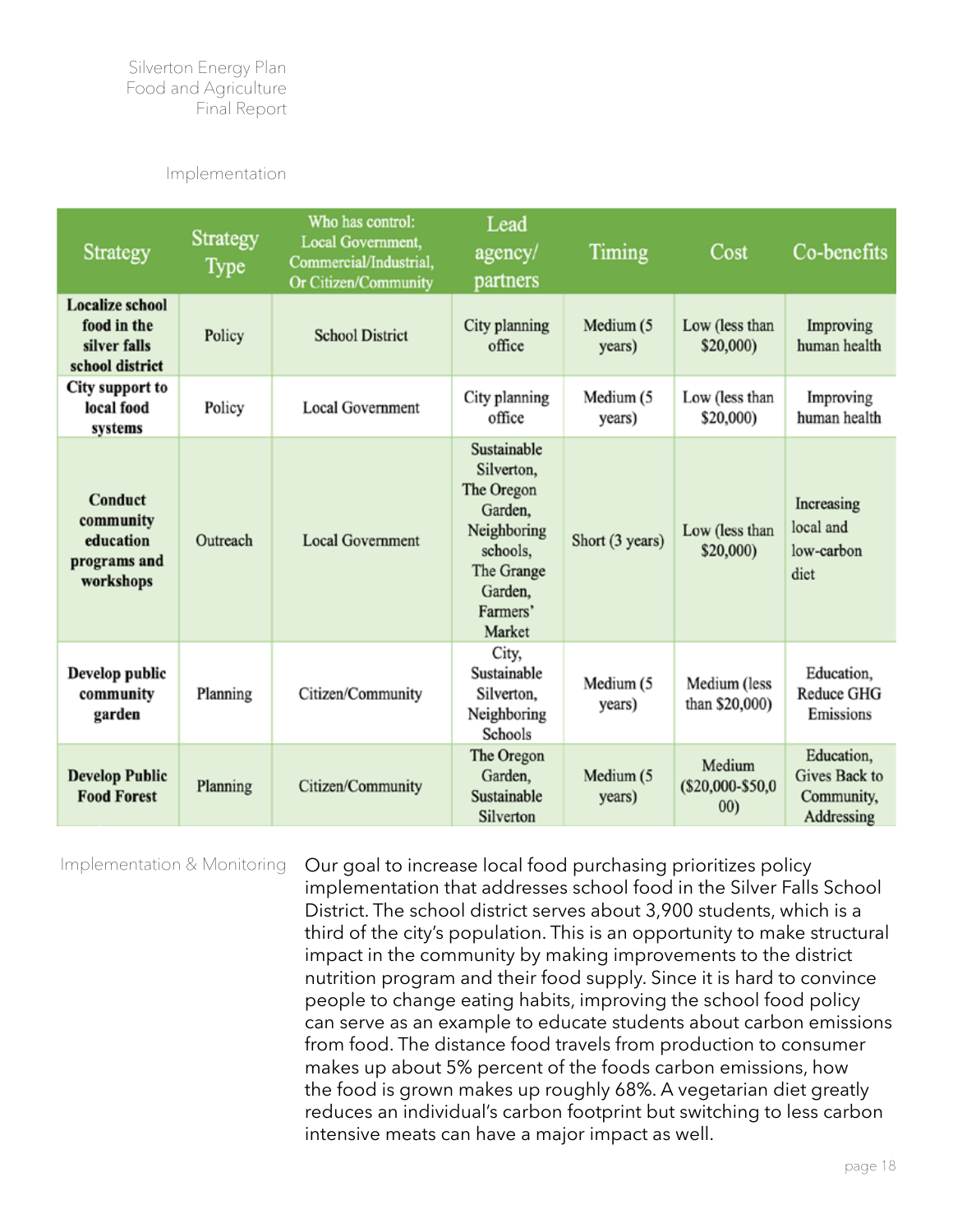Implementation & Monitoring In the Strategic Vision of the Silver Falls School District there is consideration to make school meals free for all students at all schools. Google as a company was able to make changes in their employee eating habits by serving food for free, limiting the amount of meat served, and serving low carbon foods (Black 2020). Focus groups have suggested that the district should have more farm to table practices especially because of the rich agricultural area the district resides in (Silver Falls School District 2018:11). Why Localize? Food grown closer to home produces fewer transportation emissions, saves on energy that is used for storage and refrigeration, and supports local farmers. Farms of all types are drivers in the Silverton area's economy because of agricultural exports, but these farms could also serve as a primary source of food for much of the Silverton community.

> The strategy to increase local food purchasing requires two actions and this strategy combines the food purchasing and local food system strategies in the Silverton Energy plan. First the school board or superintendent must cancel the food service contract with Sodexo and get consultation from the Kid Food Matters parent group in Eugene. This organization was able to transition the Eugene 4J School District from a Sodexo food contract to having the entire school district be self-operated. Beginning July 1, 2019, 4J Nutrition Services assumed all management of student meal service, after more than 20 years of contracting with a food services management company. Eugene schools serve many items that come from Oregon farms and two of their schools receive grant funding to serve free fresh fruits and vegetables as snacks. This parent group plans on expanding their consultation work to help other school districts in Oregon transition to self-operation and to get connected with grants and funds.

The second action to increase local food purchasing in the Silver Falls School District is to apply to as many external funding sources as possible ease the transition costs to self-operation. Sodexo owns all the kitchen equipment, not the schools, so the biggest cost of transitioning is not food purchasing or wages but replacing any kitchen equipment that gets taken away by canceling the food service contract. to The food service annual budget costs which includes the cost of food and salaries for previous years for the entire school district are from 2014-2015, \$1,058,561 was spent; from 2015-2016, \$978,481 was spent; from 2016-2017, \$1,236,00 was spent; and from 2017-2018, \$1,225,00 was spent. A major way to support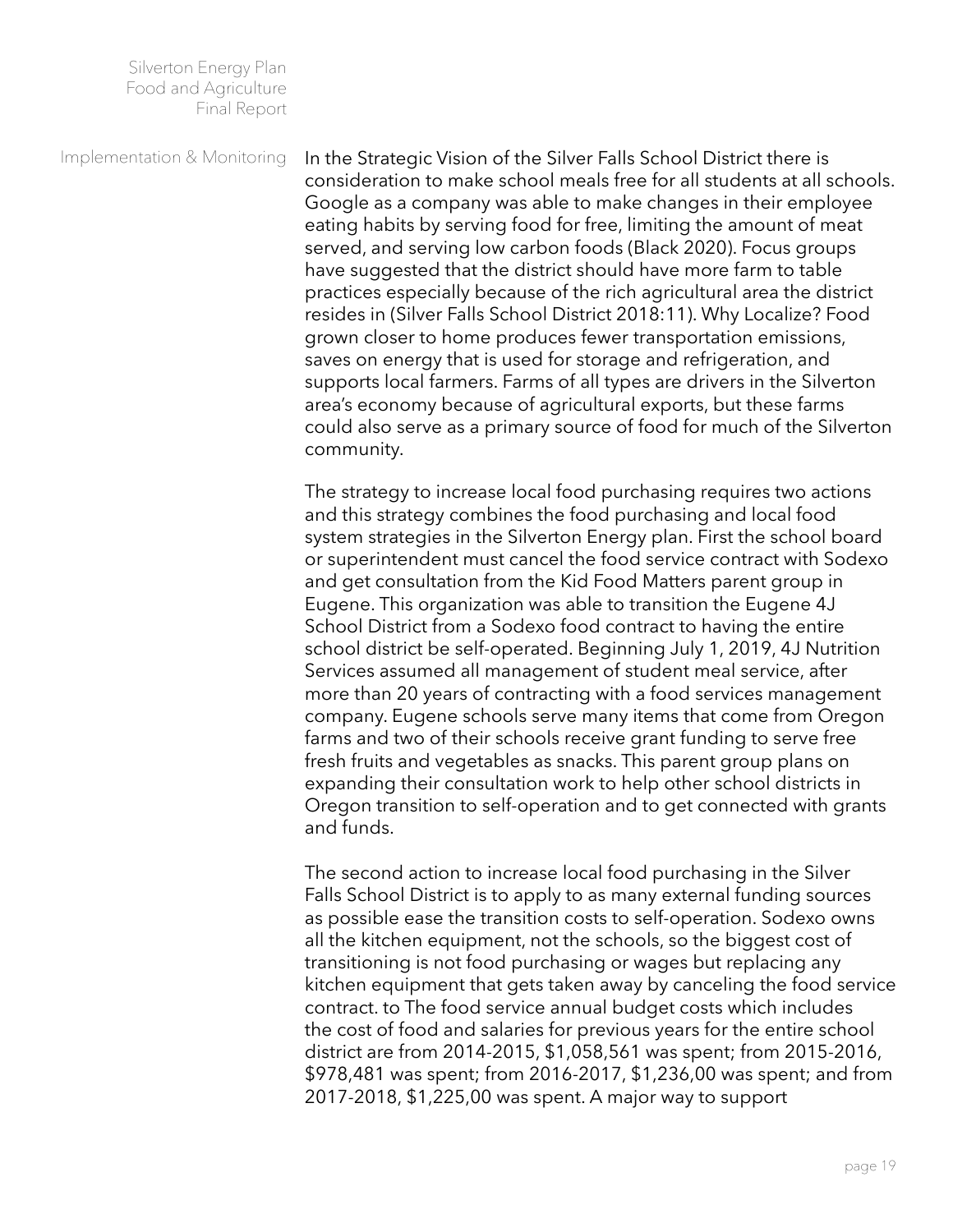w and to support local food purchasing is to participate in the Oregon Farm to School Grant Program that was expanded by HB 2579. This food procurement grant is non-competitive and based on the number of meals served. These grant funds can only be used for products produced (grown, raised, or caught) or processed in Oregon, and for meals served as part of USDA's child nutrition programs. Implementation & Monitoring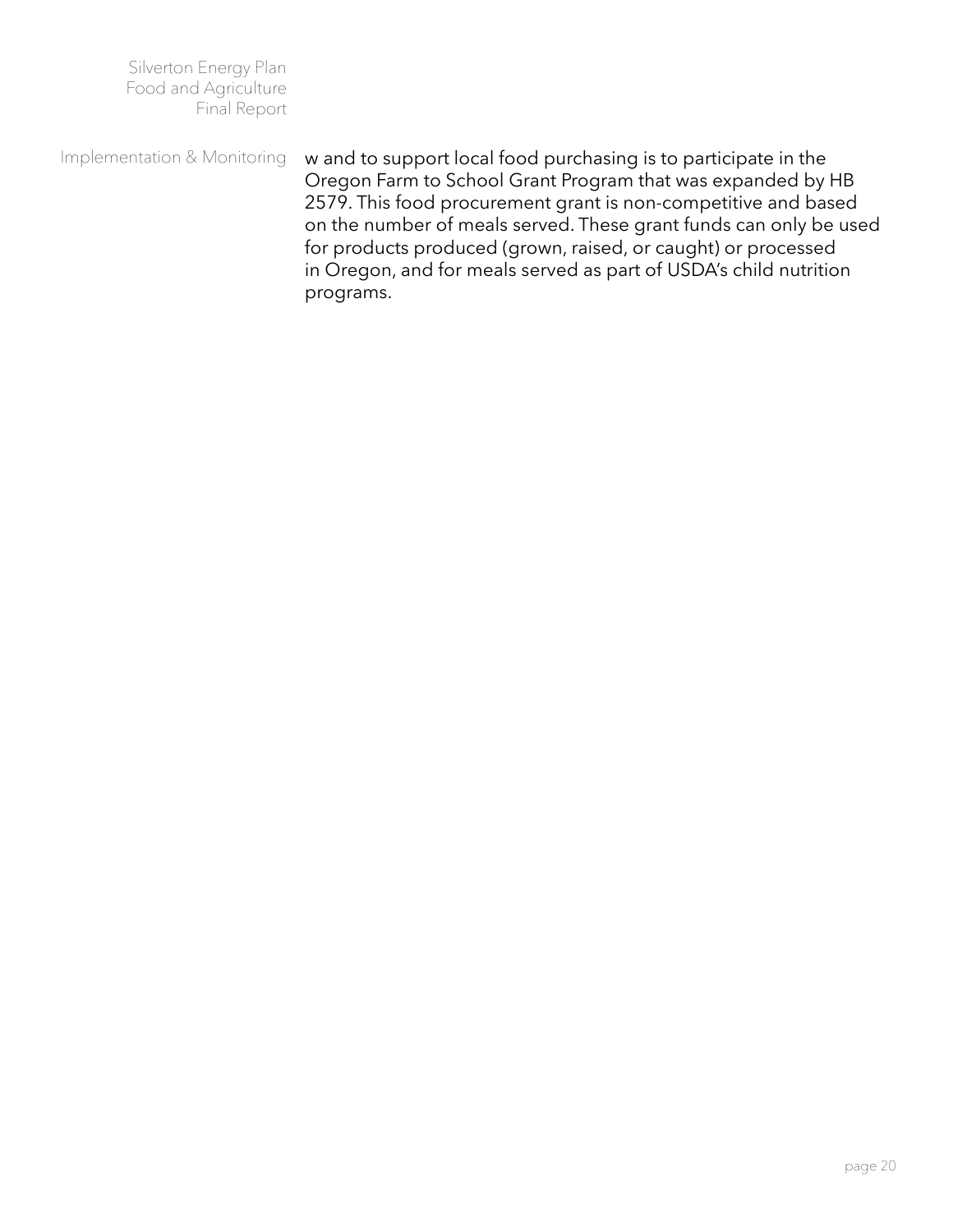Comprehensive Plan **Suggestions** 

The City of Silverton Comprehensive Plan does not address food purchasing, community gardening, or food insecurity. It is necessary that the city's comprehensive plan be equitable for all Silverton residents, so it must acknowledge current food insecurity in marginalized communities, it must have a goal to address these issues and to prepare for population growth to preemptively address issues so communities will not continue to be marginalized. One way the city can begin to address this void in their plan, is to merge the recommendations in the Silverton Community Survey, the Downtown Master Plan, and the Parks and Recreation Master Plan that discuss the need for community gardens and food accessibility for the public.

There are not many community gardens, if any that are functioning, in Silverton, so it is important that the city takes initiative in operating their own community gardens to tackle food-insecurity in the city, especially as the population is projected to increase at a 10% annual rate. Community gardens can help marginalized communities struggle with food security or who cannot afford to eat organic products. According to the Silverton Community Survey, multiple people discussed that there is a need for community gardens that can address food insecurity in the community, support community livability, and reduce the need to import non-local food (Transportation and Growth Management Program 2017). The Downtown Master plan addresses the importance gardening has to the community indirectly, because the market analysis done the city conducted revealed that there is continuous community support for the downtown gardening store (2007:23). According to the City of Silverton Parks and Recreation Master Plan Goal 7, action 7.6 states that there is a need to develop a cooperative program between the City and School District to engage students in outdoor classroom projects that help connect youth with nature; and action 7.8 states that the city needs to integrate community gardens into existing parks and open space sites (City of Silverton 2008:91). Our goal to implement local food system & edible landscapes, will address the recommendations in the Community Survey and the Parks and Recreation Master Plan, since it proposed a demonstration garden that can be used to address food insecurity, community cohesion, a space to share knowledge, it will be built in an existing park, and provide outdoor classroom opportunities for all grade levels.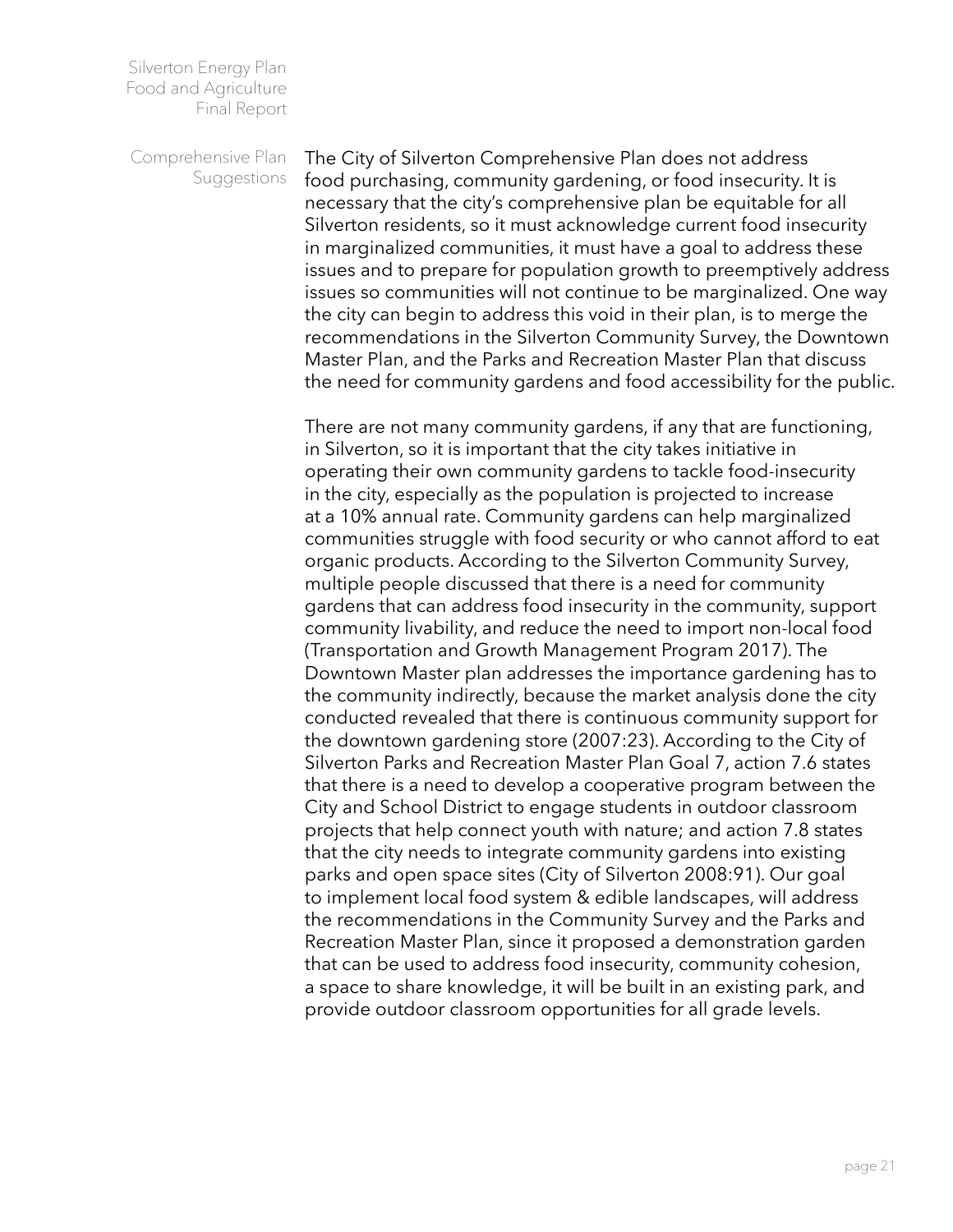Resources Black, Jane. 2020. "How Google Got Its Employees to Eat Their Vegetables". Medium Onezero.

> Boswell, M. et al. 2011. Local Climate Action Planning. Island Press Center for Sustainable Systems, University of Michigan. 2019. "Carbon Footprint Factsheet." Pub. No. CSS0905.

> Center for Public Service. 2019. "City of Silverton Parks & Recreation Study Final Report" Portland State University.

Sustainable Denton. 2012. Simply Sustainable: A Strategic Plan for Denton's Future. City of Denton, Texas.

City of Silverton. 2008. City of Silverton Parks and Recreation Master Plan. Community Service Center. 2017. "2016 Silverton Community Survey". University of Oregon: Eugene

Corvallis Sustainability Coalition. 2015. Community Sustainability: A Framework for Action.

FEASting in Silverton by Melissa Wagoner, Resource Assistance for Rural Environments, 1 January 2016

Heller, M. and G. Keoleian. 2014. "Greenhouse gas emissions estimates of U.S. dietary choices and food loss". Journal of Industrial Ecology, 19 (3): 391-401

Jannie I. Macdiarmid, Flora Douglas, Jonina Campbell, Eating like there's no tomorrow: Public awareness of the environmental impact of food and reluctance to eat less meat as part of a sustainable diet, from "Appetite," Volume 96, 1 January 2016, Pages 487-493.

Louv R. 2005. Last child in the woods: Saving our children from nature-deficit disorder. Chapel Hill, NC: Algonquin Books.

Marion County Emergency Management. 2016. Marion County Multi-Jurisdictional Hazard Mitigation Plan. University of Oregon, Community Service Center, Community Planning Workshop, & Oregon Partnership for Disaster Resilience.

Oregon Department of Fish and Wildlife. 2008. Oregon Black-Tailed Deer Management Plan. Salem, Oregon.

Poore, J. and T. Nemecek. 2013. "Reducing food's environmental impacts through producers and consumers". Science 01 Jun 2018:Vol. 360, Issue 6392, pp. 987-992. DOI: 10.1126/science.aaq0216

Poehler, Bill. 2019. "Schools learn how reducing waste can impact more than garbage bill". Salem Statesmen Journal.

Putnam RD, 2000. Bowling Alone: The Collapse and Revival of American Community. New York: Simon and Schuster.

Silver Falls School District 4J. 2017. Approved: Proposed Budget 2017-2018. Budget Committee Hearing.